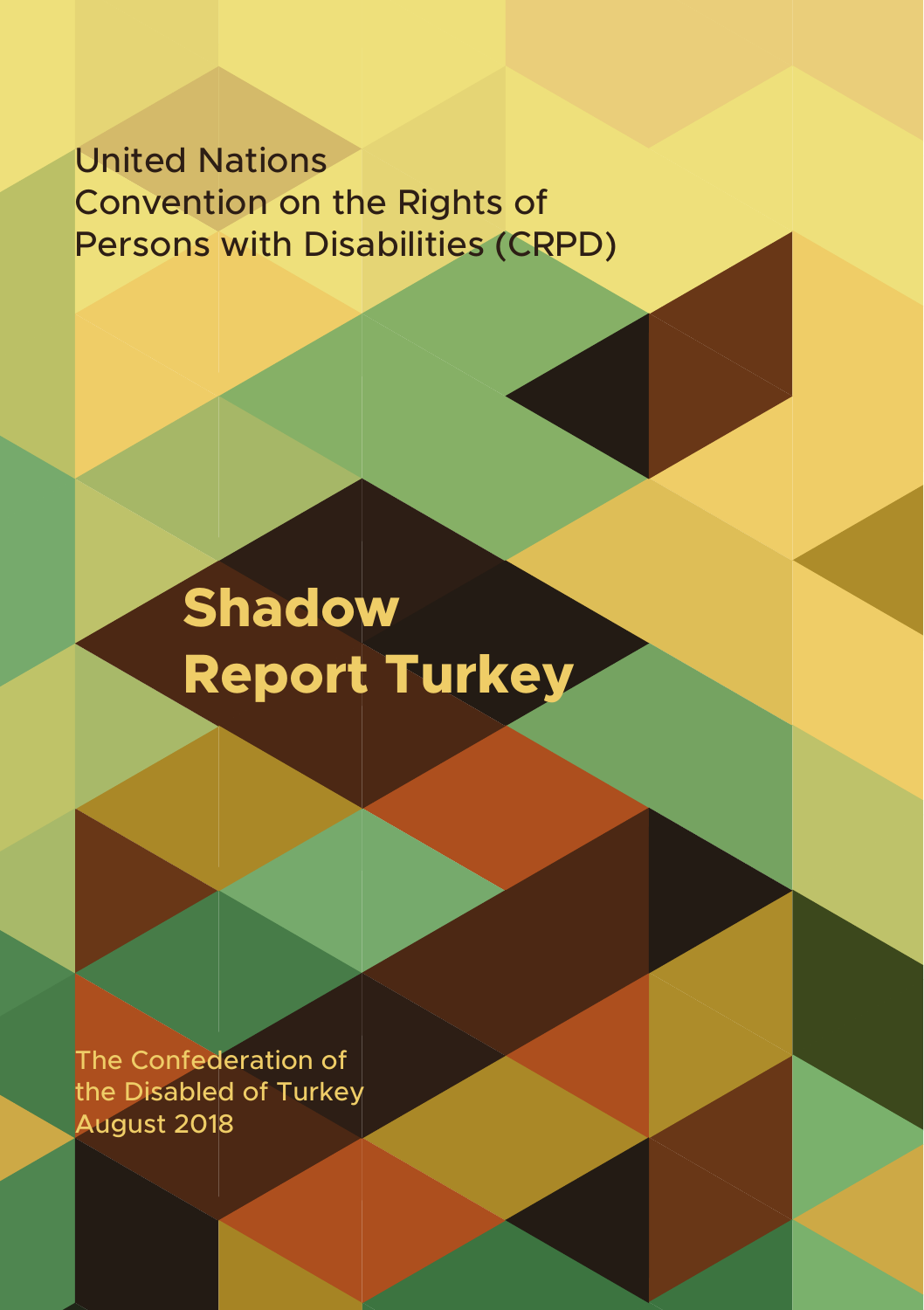The Confederation of the Disabled of Turkey Gazi Mustafa Kemal Bulvarı 32/6 Demirtepe-Ankara /Turkey Phone: 00 90 312 231 82 43 E-mail: bilgi@engellilerkonfederasyonu.org.tr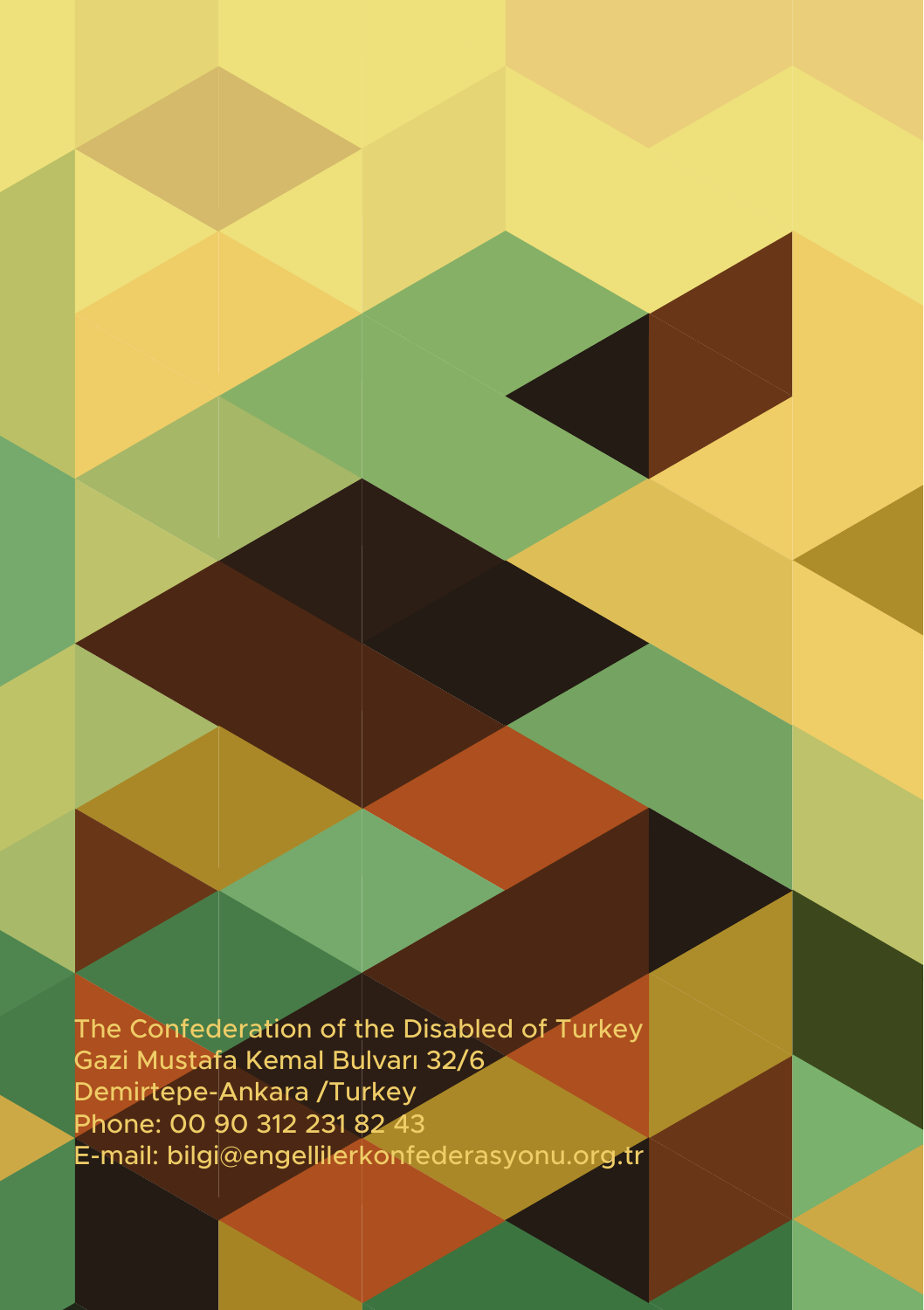United Nations Convention on the Rights of Persons with Disabilities (CRPD)

# **Shadow Report Turkey**

is prepared by the coordination of The Confederation of the Disabled of Turkey; with the participation of the following organizations.

- Six Dots Foundation for the Blinds
- Lawyers Network for Children (ÇAÇAV)
- Eastern Mediterranean Federation for Disabled Associations
- Turkish Association of Visually Impaired in Education (EGED)
- Network for the Rights of Children with Disabilities (EÇHA)
- Woman with Disability's Association (ENG-KAD)
- The Confederation of the Disabled of Turkey
- Association of Barrier Free Access
- News Network by Women with Disabalities (EKHA)
- Barrier-Free and Happy Life Association
- Turkish Federation of the Blind
- Mersin Association for the Rights of Persons with **Disabilities**
- Healthcare Services Union (SAHIM-SEN)
- Samsun Federation of Disabled People
- Spina Bifida Association Turkey
- Turkey Disabled Association (TSD) Ankara Branch

August 2018, Ankara/Turkey 01 and 01 and 01 and 01 and 01 and 01 and 01 and 01 and 01 and 01 and 01 and 01 and 01 and 01 and 01 and 01 and 01 and 01 and 01 and 01 and 01 and 01 and 01 and 01 and 01 and 01 and 01 and 01 and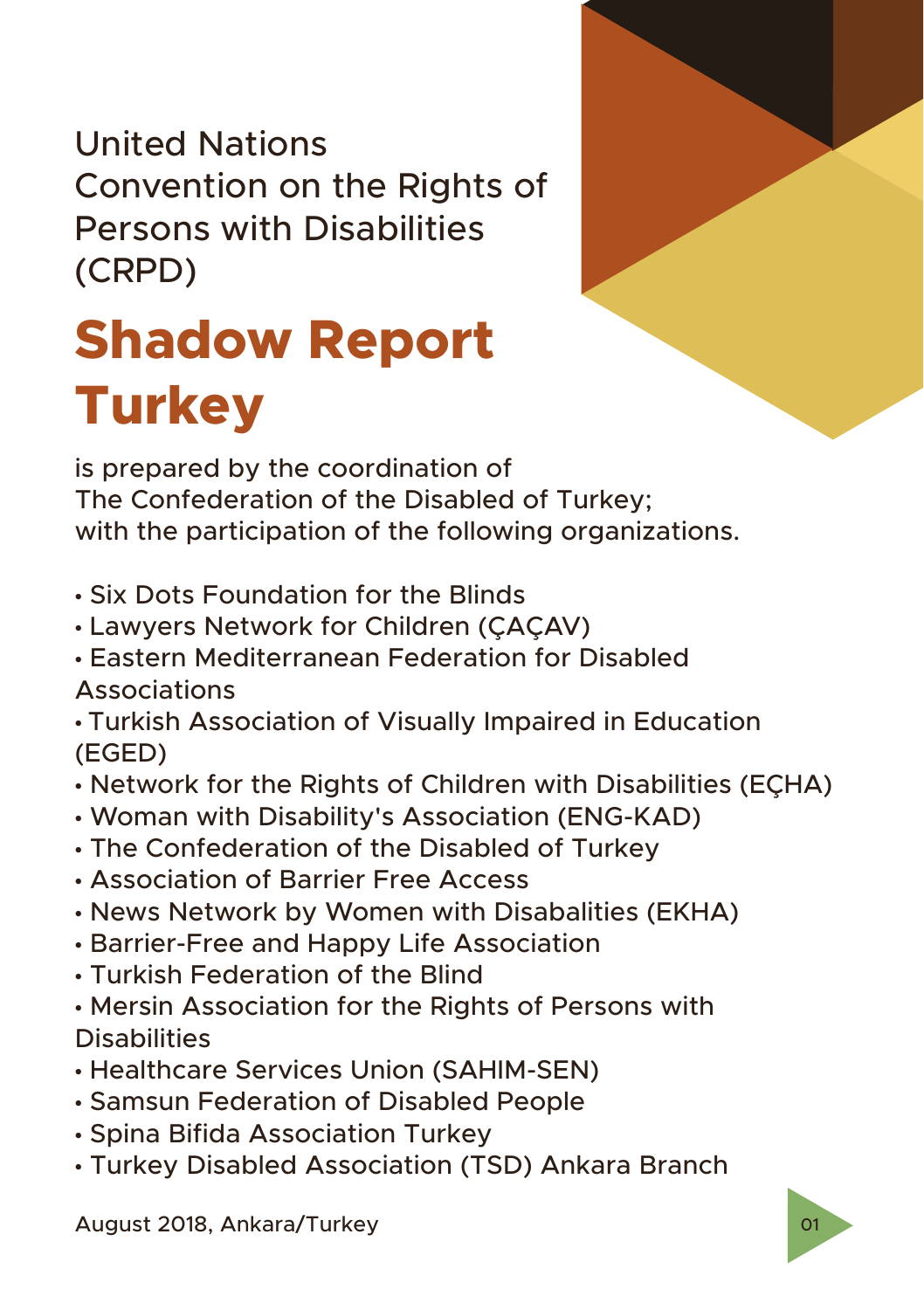This shadow report contains a compilation of information as in which the situation in the country become visible, or, of proposed questions in which recommendations to the state are indirectly provided; both provides further guidances on the info to be provided each element. Each element is numbered and those numbers exceptionally may or may not correspond to the actual paragraphs or the articles of the Country Report. To provide the essential information and guidance, i.e. in order to facilitate the follow ups for the reader, those are provided in that format. The readers of the report should bear that in mind in case they read both reports.

## Articles 1 to 4 **GENERAL PRINCIPLES** AND OBLIGATIONS

1. The definition of "person with disability" has been harmonized with Article 1 of Convention on the Rights of Persons with Disabilities (CRPD) by the amendments made in 2014 in the Law No. 5378 of 2005 on Disabled People a.k.a Turkish Disability Act No. 5378 and it refers to: "a person having various levels of physical, intellectual, mental or sensory impairments, which hinders this person from participating in the society in a full and effective manner on an equal basis with the others, in interaction with attitudes and environmental barriers".

2. The legislation defines "discrimination based on disability" and "reasonable accomodation". Any discrimination based on disability, including direct and indirect discrimination, is prohibited. Especially in the heading of education and employment, while there is a definite dictum that discrimination is prohibited, there is no provision in other areas that it is prohibited.

3. The law states that it is imperative to make reasonable arrangements to ensure equality and prevent discrimination, but does not envisage sanctions if there is no reasonable regulation on individual claims.

4. In the heading "social inclusion", it is stated that "the disability of the disabled is independent on the basis of equal conditions for the other individuals, and that the lives in society are essential and can not be forced into a private life order".

5. However, there is no mention of measures to ensure that disabled people live independently on equal terms.



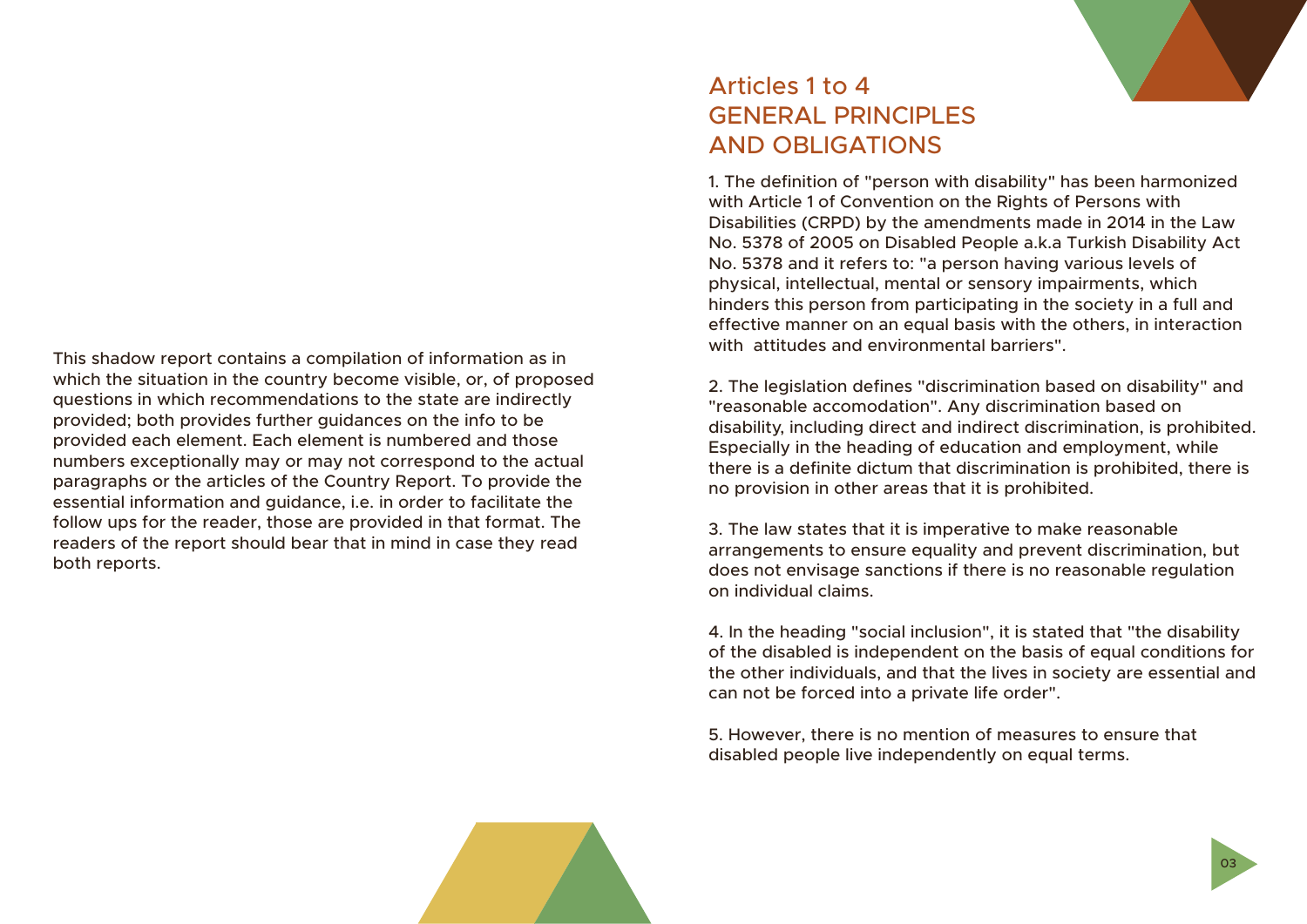6. As there are no measures in the context of accessibility and education and employment participation are not supported, the independence of disabled people can not be mentioned much. In general, the CRPD is not well known in justice mechanisms, so no decisions taken based on the Convention. Some examples are as follows:

Ceyda Evrim, a blind citizen has been refused to register the ITU Conservatory, even though she has won the examination of the liaison, lost the case she opened for discrimination in 2016. (The court did not refer to the CRPD.)

The case of a citizen who is a person with disability working in a municipality of Istanbul and who filed a lawsuit since there is no accessible toilet in the worksite. (The case result was positive, but the court did not refer to the CRPD).

In response to two witness requests for notary procedures, O.Y. trial was denied by the court because of the obstruction of independent treatment and discrimination practice and no reference was made to the CRPD during the proceedings.

The case opened by Fırat Yıldız, who won the teacher's high school examination but was not read because of blindness and was denied the right to education, was rejected at the first court and the court did not find the CRPD. Fırat Yıldız has brought the case to appeal, the Administrative Council of the Supreme Administrative Court of Appeals, which has examined the appeal, dismissed the decision of the first-instance court and refered to the CRPD's Article 24. Upon this, the first instance court abided by the order of annulment and decided to discriminate and canceled the relevant regulation. The Council of State ruled that Fırat Yıldız was discriminated against (decision no. K2008 / 3520 dated 14 May 2008).

7. 2010-2011 Strategy and National Plan of Action on Accessibility has not been implemented effectively. There has been no considerable improvements made yet in these areas, although the extended deadlines, for making all physical environment, open areas and public transport vehicles accessible for PwDs, are expired.

8. There are no reliable, up-to-date, inclusive data on the PwDs in our country. Since Turkey Disability Survey conducted in 2002 was not conducted with scientific methods and tools, most of the results obtained are not supported by the other research data. The fact that the data are not reliable also prevents the plannings related to this field from being realistic and effective.

9. In Turkey, a PwD should receive a health report before using the rights. This report reflects the person's disability (deaf, blind etc.), degree of disability in %, and which rights are included (allowence, tax reduction etc.). This report is provided by 3 doctors in authoritized hospitals. This reporting process depends on medical approach only and in some cases can vary according to the doctors' attitudes, even there is a standart list to specify the disability.

10. According to the health report, children who has at least 20% disability can benefit from Special Education. State makes it obligatory to have 40% to benefit all other support such as allowence, employment, cultural rights etc. The disability degree equal to 40% or more are determined in order for people to enjoy the rights of PwDs.

11. Medical approach is against CRPD. Evaluating the disabilities with "degrees", taking the medical approach into considiration and "gravely disabled" stigma are discriminative.

12. The State did not implicate NGOs to the process of State Report for CRPD Committee. After submitting the State Report, State did not publish the Turkish version of it as open source, and did not share it with NGOs who requested to receive it.

#### **Proposed Questions:**



Q1: What are your plans about habilitation the health reporting system to CRPD?

Q2: Are there any regulations within Turkey's legislation about employment rights of gravely disabled persons?

Q3: Which measures will be taken in courts in order to make the CRPD more applicable?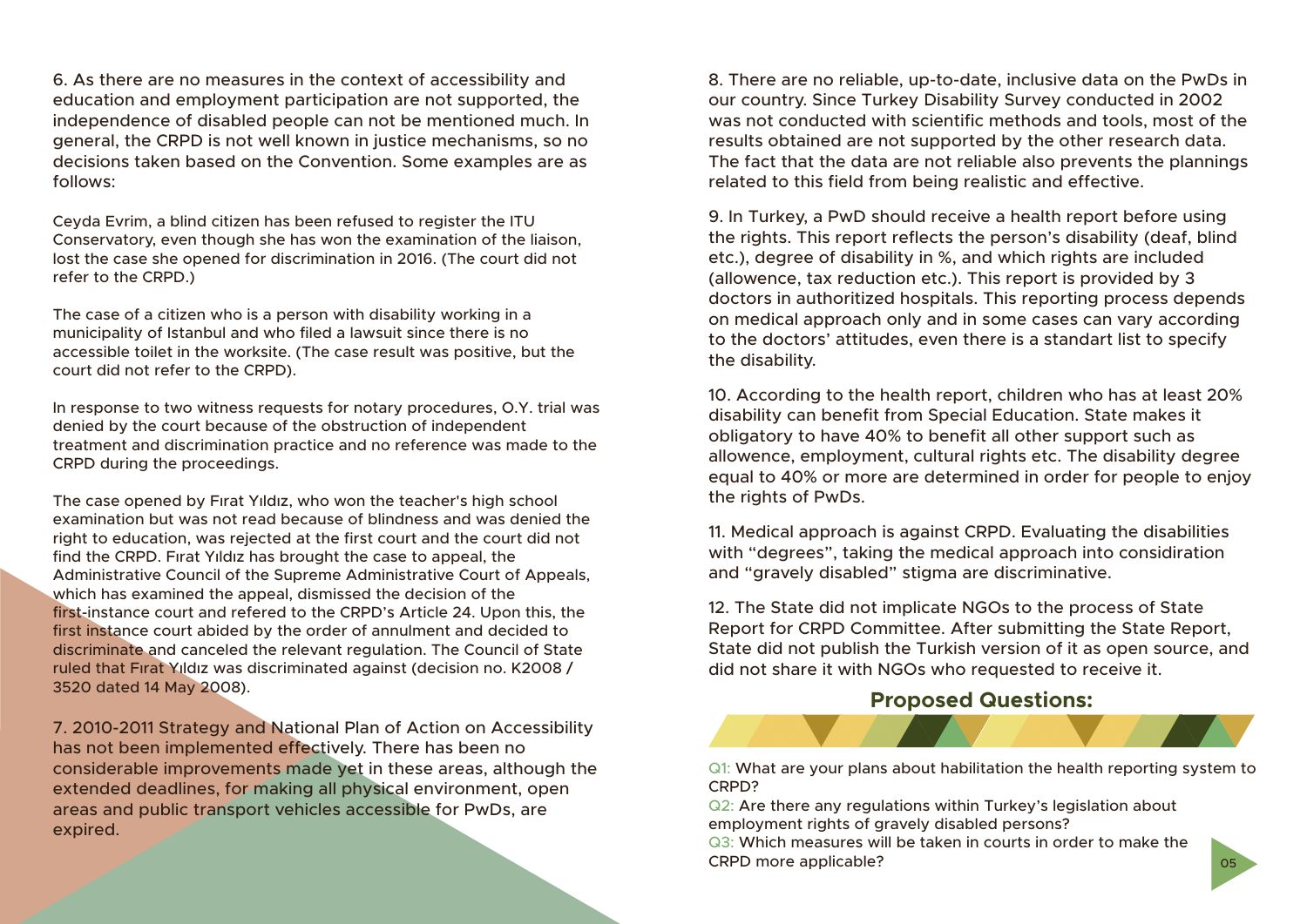### Article 5 EQUALITY AND NON-DISCRIMINATION

13. Disability based discrimination is prohibited by the Law on Disabled People, but the only criminal sanction for disability based discrimination takes place at the Turkish Panel Code.

14. Although disability based discrimination has been prohibited and sanctions regarding this has been imposed by Article 122 of TPC in 2005, it has become ineffective as it was tied to the condition of being committed on the ground of hatred with the amendment made in 2014. Although the discrimination is completely prohibited in the employment and education sections of Turkish Disability Act, what kind of penal sanctions will be imposed in case of this is not identified.

15. Discrimination in Notarial Acts: Notaries make the requirement of bringing two witnesses obligatory for persons with visual impairments degradingly, despite the fact that this practice is contrary to the general principles of law and regulations in force. Although this practice is totally against the third paragraph (Annex 3) of Article 15 of the Turkish Code of Obligations No. 6098 dated on 11/01/2011 and Article 73 and 75 (Annex 4) of the Law No. 1512 on Notaries dated on 18/01/1972, no sanctions are imposed by the state. In this regard, the case of Attorney O. Y., which was filed to the 12th Court of First Instance was dismissed (date of judgment: 11-04-2017).

16. While the visually impaired is notary and banking, the application of the witness request has been changed and the visually impaired have the right to operate independently. However, O.Y. In the case, the notary officer interfered with O. Y.'s independent transaction and demanded two witnesses from him. O.Y. the applicant has filed a lawsuit against him for discrimination and the failure to enforce the law.

17. The statements written under the section of General Obligations in Law such as "Disability based discrimination is prohibited, it is the basic essence of policies for PwDs in fighting against discrimination", "It is essential to ensure equality of opportunity for the PwDs to enjoy all the rights and services" are expected to provide legal protection for the PwDs in other areas. However, it is proven by the examples that PwDs are discriminated in every areas, including the right to life in particular. Few examples of the fact that no sanctions against discrimination are imposed are as follows:

2009 ÖSYM Guide to Higher Education Programs and Quotas Article 52 stated that "disabled students should not opt for disabled students because they do not have to give education or training to disabled students" under the application conditions. Four NGOs have made an allegation to the prosecutor for the crime of discrimination, but the prosecutor's office has not filed a lawsuit because it did not find any criminal elements and did not process it because it did not consider the provisions of the Convention. These statements in the guide could not be removed.

H.Ö., a person with physical impairment, filed a complaint against Büyükçekmece Municipality in 2009 since there is lack of service in municipality building due to architectural problems. The prosecutor's office dismissed the case on the grounds that there is no basis for bringing a formal charge against it.

 T.T., who uses a wheelchair as a person with physical impairment, has filed a lawsuit against the driver of public bus in Istanbul on the grounds that the driver did not open the door of the bus. The judgment provided in 2012 by Istanbul 8th Court of Peace and the bus driver sentenced to 6 months in jail in accordance with Article 122/1 of the Turkish Penal Code. However, the case was dismissed due to the amendment made in the TPC in 2014, and the driver was not punished. In 2012, the title of the Article 122 was "Discrimination". In 2014 it was changed as "Hate and Discrimination"; hate objective became a must for discrimination. Thus, the case has been rejected.

18. Congenital anomaly diagnoses constitute a significant part of terminated pregnancies by medical termination. Legal regulations allow the termination of pregnancy if the fetus is found to be severely disabled. Termination of pregnancy is recommended to the families if anomalies associated with life such as spina bifida, down syndrome are identified. Lack of appropriate counseling services and the fact that the doctors stand with termination in these cases render families helpless. There are many individual stories reported by NGOs involved in the preparation of report in that regard. 07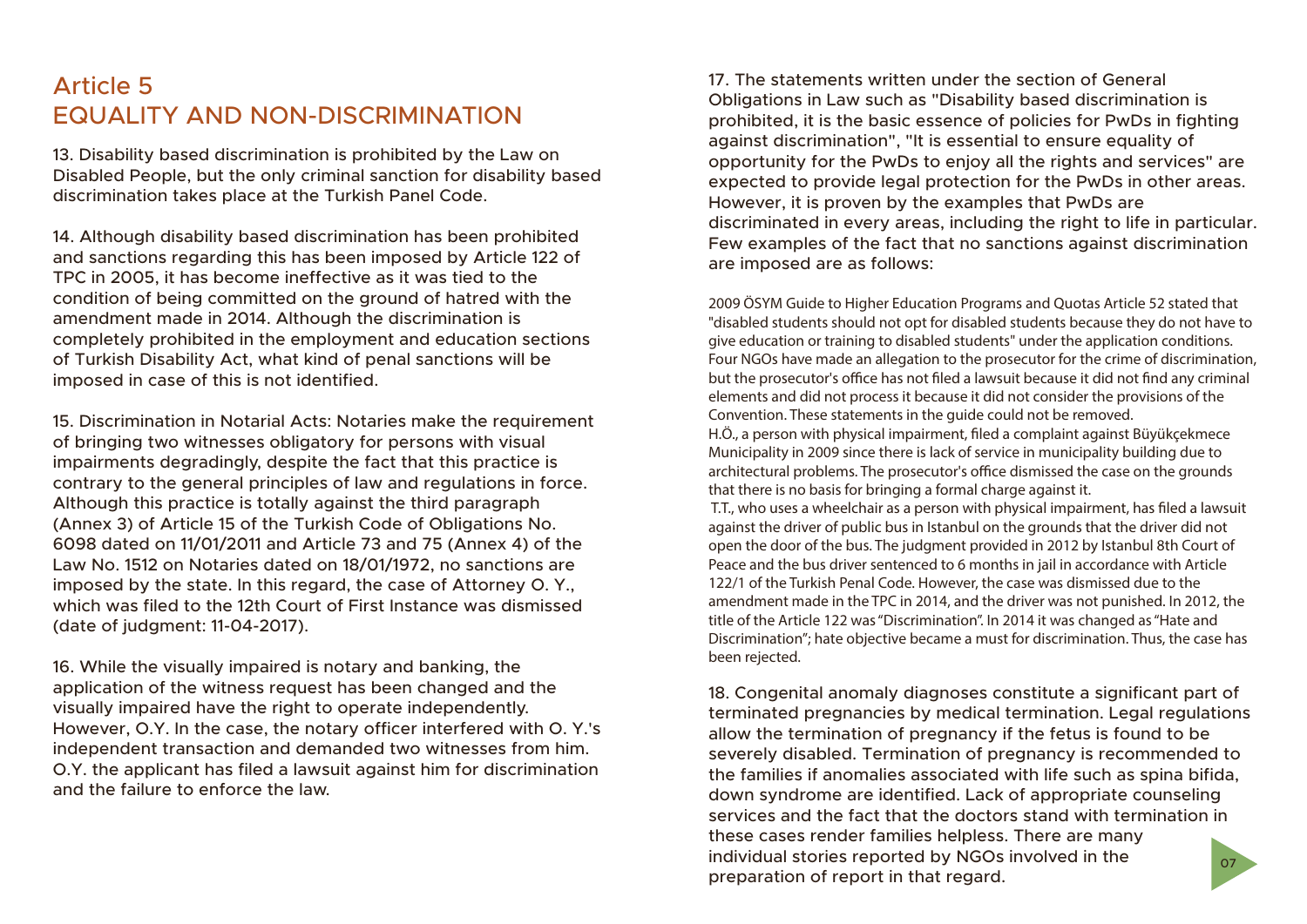#### **Proposed Questions:**



Q4: Do you intend to remove the "hate" statement in Article 122 of the Penal Code, which violates the definition of "disability based on discrimination" in Article 2 of the CRPD, which includes the discrimination clause with hate motive?

Q5: Do you have an undertaking to make arrangements that go beyond criminal law to prevent discrimination based on disability? Q6: What kind of support services do you have for families who learn to be a disabled baby? Is it true that these families are being pressured by doctors to end your pregnancy? What are your upcoming plans to prevent this?

### Article 6 WOMEN WITH DISABILITIES

19. The most 'up-to-date' official figures related to the disability are the data of 2011 Population and Housing Census. According to this; the proportion of women with disabilities is 57.2 percent. In other words, more than 3 million women are from at least one impairment category. There is no official statistics or analysis, which focus on the education, health, employment, access to rights and participation of women and girls with disabilities, or any disaggregated data in overall statistics system.

20. As well as there is no in-depth study made by government agencies on gender-based violence and discrimination against women and girls with disabilities, there is no policy that includes preventive measures. Legal-protective measures for fighting against gender-based violence are also valid for women with disabilities, but the state has not yet developed a plan to combat violence that takes into account the specific circumstances of the PwDs.

21. Also, there are no sustainable policies and action plans to protect and enhance human rights of women and girls with disabilities.

22. The studies, in which the two important UN Conventions-CEDAW and CRPD, which Turkey is a party statecan interact with each other, are only conducted by NGOs.

23. Parliamentary Commission on Equal Opportunities for Women and Men (KEFEK), which was founded in Turkey's parliament in 2009 by law, has not conducted any studies so far on women with disabilities (such as establishing sub-commissions, reporting). In 2016, "Sub Commission on Women with Disabilities and Women Having a Relative with Disabilities" was established under KEFEK, but after the initial meeting, no activities were conducted. KEFEK's studies can be found in its website: https://www.tbmm.gov.tr/komisyon/kefe

24. There is no data available for women and girls with disabilities in the National Research on Domestic Violence Against Women in Turkey covering the country as a whole conducted in 2014 by the Directorate General on the Status of Women of Ministry of Family and Social Policies.

25. In the "National Action Plan for Combating Violence Against Women 2016-2020" women with disabilities were mentioned. For example; it is stated that women and girls with disabilities were more vulnerable to such risks as violence, injury, abuse, neglect, negligent behavior, ill-treatment or exploitation, both in the private and public areas; that forcing women with disabilities into beggary is a form of economic violence and measures and activities to improve the rights of women with disabilities were included in the action plan.

#### **Proposed Questions:**

Q7: What are the plans to consider gender equality in the design, implementation and monitoring of public services for PwDs? What indicators have been developed for this?

Q8: What legal measures have the State taken since 2009 to prevent violations of rights of women with disabilities and to empower women, and what measures are envisioned in the short term? Are all of those based on the CRPD? 09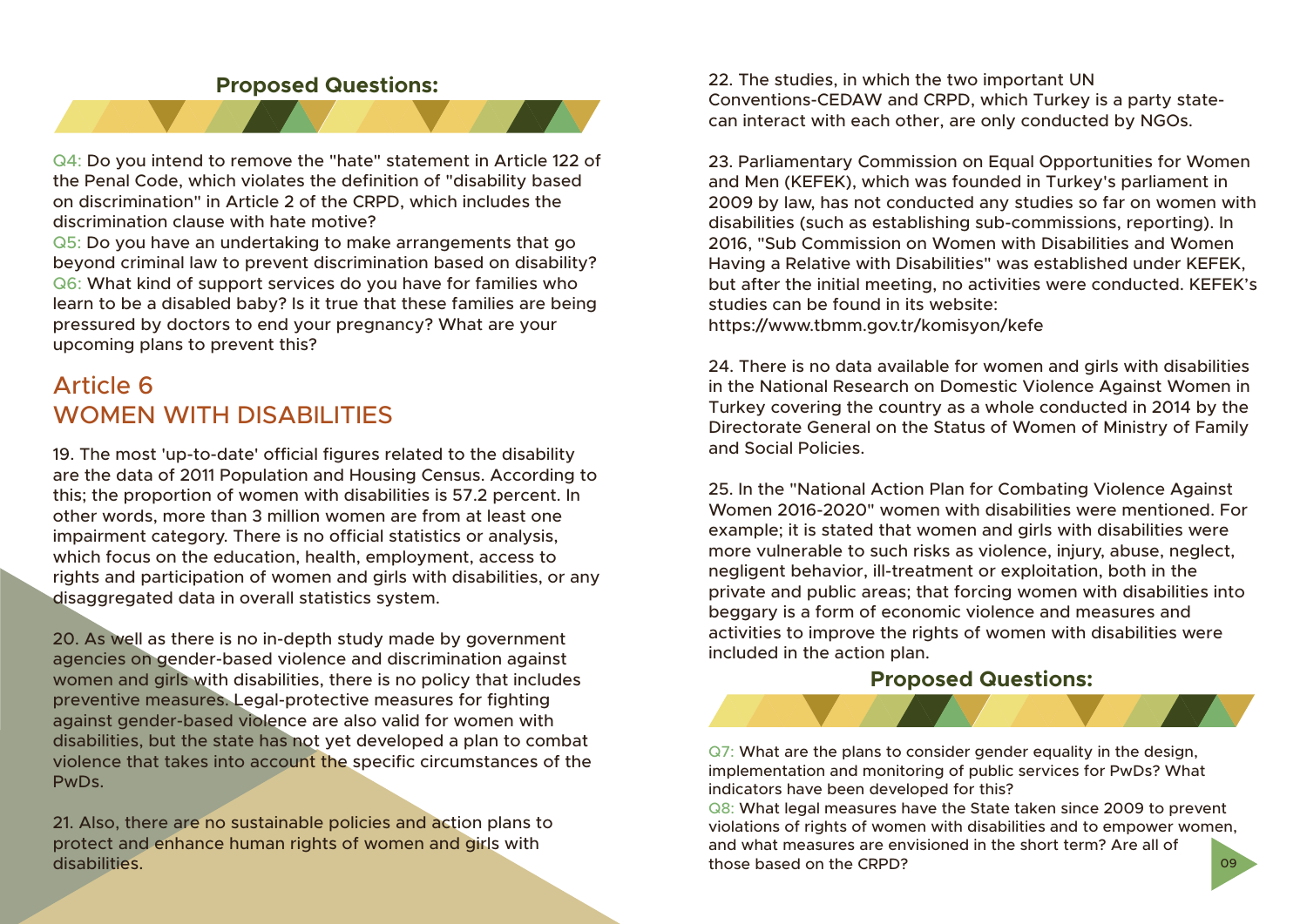### Article 7 CHILDREN WITH DISABILITIES

26. It is seen that Country Report includes data, policies and strategies related to children with disabilities in sections such as education, health and violence. However, we regretfully have to inform that there is no non-discriminative, holistic and inclusive state policies to include children with disabilities in Turkey by protecting the child's best interests, supporting the development of children with disabilities, ensuring their full and equal participation in society.

27. As it is stated in Country Report, as specified in the Constitution and other laws in Turkey, all citizens including children with disabilities are considered equal. But in our Constitution there is no special emphasis on the children with disabilities. The Child Protection Law mentioned in Report focuses mainly on children who have been forced into crime and are in need of protection and not covers all children.

28. In the Country Report it is stated that 1st Strategy Paper and Plan of Action on the Rights of the Children (2013-2017) is prepared and it is planned to be implemented in 2013. In this action plan, there are very important aims targeted for children with disabilities. However, there is no data on the implementation of this Action Plan and whether the expected results have been achieved as of July 2018.

29. It is also seen that there is no developmental approach covering children with disabilities regarding participation of children. There are no mechanisms and practices to facilitate the participation of children with disabilities in decision-making processes, and so far no association has been established by children with disabilities.

#### **Proposed Questions:**



Q9: What are your plans for the development of holistic, inclusive and sustainable policies and programs for the protection, development and advocacy of the rights of children with disabilities?

Q10: What are your plans for developing comprehensive strategies and mechanisms to ensure the full and effective participation of all children with disabilities in all studies conducted on children, and for the adoption of children with disabilities perspective in all disciplines?

### Article 8 AWARENESS RAISING

30. When we look at the Country Report, we see that systematic efforts have not been shown except a few studies to raise awareness. Special occasions such as Day of the Disabled cannot go far beyond meetings and fun events for a group of disabled people, not involving large masses.

31. On the State Report it has been told that guide books have been published in accessible formats, where seminars for different sectors have been held on the Convention on the Rights of Persons with Disabilities. These books, seminar information, etc. cannot be accessed from EYHGM's web site or other sources open to the public.

32. There is no such web page as of July 2018 when it is said that a separate web page for CRPD is opened on EYHGM (Directorate General of Services for Persons with Disabilities and the Elderly) web site. CRPD text is not accesible in Braille and Turkish sign language.

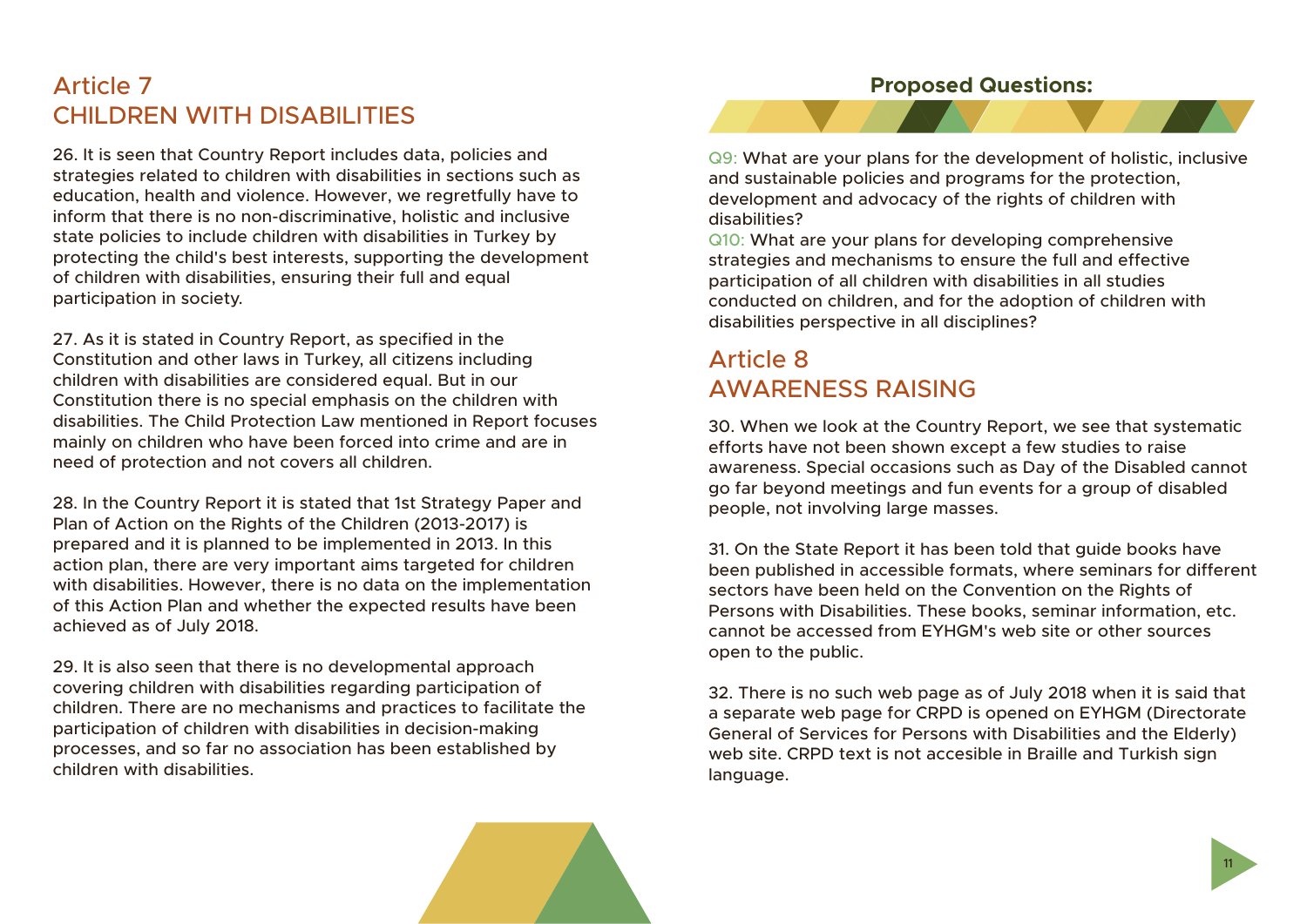33. The representation of persons with disabilities in the means of communication does not conform to the spirit of the Convention. Often we see content that focuses on disability and shows people with disabilities as needy and poor people.

34. In public administration, we cannot speak of a sustainable and effective study for promoting CRPD and for raising awareness about rights of PwDs. The studies that were mentioned in the Country Report did not reach their goals.

35. Within the framework of the "Monitoring Group for Disability Rights" project the contents of the textbooks of class 1-8 were analyzed in 2013-2014 school year. Some findings are as follows: there are pitiful statements in the textbooks such as "the differences of disabled people should be accepted despite their deficiencies / incompetence". PwDs are regarded as needy people and it is advised to provide support to them. In the textbooks, PwDs and disabled people are not considered as 'normal individuals'. Disability is considered as a disease through the health-disease dichotomy, and it is used many times (especially in the Health Information textbook) by being associated with the concept of 'disease'. Particularly in the Religious Culture and Moral Knowledge textbook, PwDs are shown as a needy social group and are associated with concepts like "sick, old, weak, poor, bound, orphan". The concept of equality has not been found to be used in the context of disability. PwDs, who are often depicted as 'unhealthy individuals' in textbooks, are also considered as people who cannot fulfill their duties and responsibilities in this regard. Such expressions will cause PwDs not to be perceived as equal citizens of Republic. (http://secbir.org/images/haber/2012/07/derskitaplarindaengellili k\_rapor.pdf)

36. It has been identified that the visual of PwDs were used without asking their permission in the public service ads of "Improving Social Integration and Employability of Disadvantaged Persons" (DESIP) project conducted by the Ministry of Labor and Social Security on the employment of PwDs. When it comes to PwDs, ethical principles are not taken into account.

#### **Proposed Questions:**



Q11: In education system, starting from pre-school education; what are your plans for raising awareness about disability?

Q12: Do you have a planned work for the recognition, access and implementation of the Convention on the Rights of Persons with Disabilities in all segments of society? How much budget do you allocate for this issue for 2019?

Q13: What kinds of studies are planned to prevent the abuse of disabled people in the media and to establish positive forms of presentation of disability?

Q14: What measures do you intend to take in creating accessible, transparent sources of information for all?

Q15: Do you plan educational studies for professionals in the media, education, employment, health and justice systems? How much budget do you allocate for these studies in 2019?

### Article 9 ACCESSIBILITY

37. Despite there are Turkish Standards (TSI) related to accessibility, recent legislative arrangements made are not in conformance with these Standards. For example TSI Standards requires elevator for one floor; whereas in the new Planned Areas Building Bylaws, which was enacted in October 2017, it is stated that "Elevator facility is obligatory for the buildings having 4 floors and more, the buildings having less floors can also be built with elevators". We see here that it is arbitrary for the buildings having less than 4 floors to be built with elevators.

38. Although there are arrangements made for accessibility, since the practice of those are not followed and no penal sanctions are imposed, those arbitrary applications have continued.

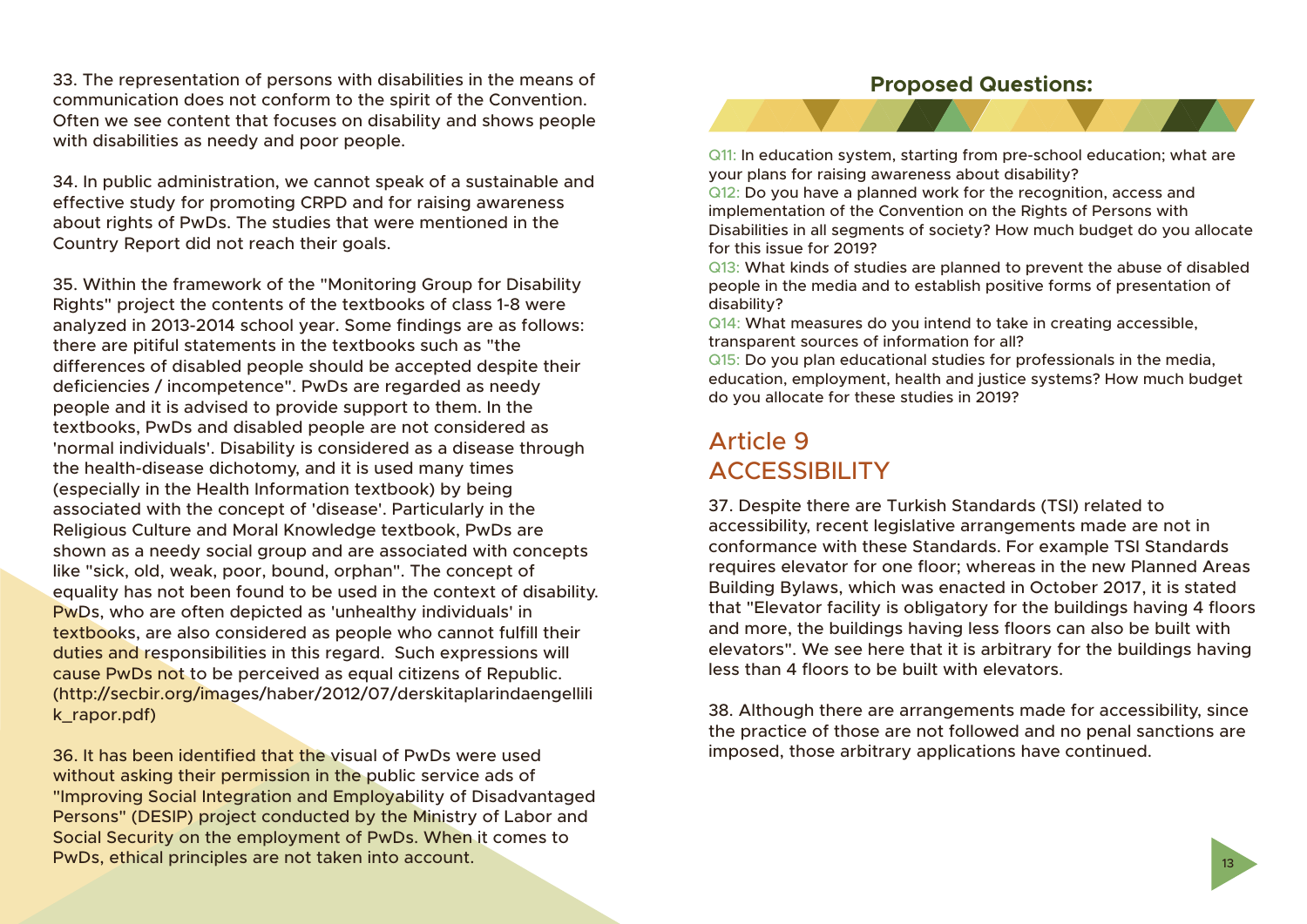39. Although there is Regulation on the Accessibility of Banking Services entered into force on 01.01.2018, today it is still quite common for people to have problems in banks. Most of the PwDs and most of the banks do not know about and are unaware of this regulation.

40. Government acknowledged in election manifesto of 24 June 2018 that the accessibility measures taken are not sufficient.

41. In 2013, the Accessibility Monitoring and Supervision Regulation was published. According to this directive, it is only appropriate to examine the accessibility of public buildings, open spaces and public transportation vehicles, and it is not intended to control information access.

42. Accessibility Monitoring and Supervision Commissions affiliated to each province governorate have been established with the aim of determining the additional time to fulfill the obligations laid down by the law, the application of administrative fines and the use of administrative monetary amounts recorded in the general budget. There are 2 NGO representatives at the committee for 6 people. The Commission decides which buildings to examine first. The deadline for the additional period is 07.07.2015.

43. Administrative fines are imposed on those who do not take the necessary measures within the time limit and can be collected if the penalty is approved by the provincial governor.

44. Accessibility Monitoring and Audit Commissions are not actively working and the penal sanctions imposed by the Boards are not approved by the Governorates. Board decisions often result in favor of the state. The PwDs have not been informed about the fact that they have a right to apply to the Boards if they face problems. Information on conditions of application is not available on the websites of the governorates.

45. As an excuse for the inaccessibility of the sanctuaries, it is stated that "some problems are faced in accessibility regulations, since the majority of the mosques are built by benefactor citizens and their property rights belong to natural and legal entities. It is planned that such problems will be overcome by activities to raise public awareness". Regardless of who own the buildings, the enforcement of laws shall not be avoided. There are examples where PwDs are not allowed into mosques: In Istanbul Şişli Cengiz Topel Mosque, an unprotected area at the entrance of the building is allocated as "the prayer place for PwDs". PwDs cannot enter into the mosque in cold or very hot weathers.

#### **Proposed Questions:**

Q16: How many mosques and djemevis in Turkey have the "accessibility certificate" according to TSI Standards? Q17: Are the places where PwDs can get information about their rights and the complaints mechanisms promoted? Q18: As a result of the reports of Accessibility Monitoring and Audit Commissions in your country, which institutions were imposed fines by years?

Q19: Within the scope of the Regulation on the Accessibility of Banking Services, are there any audit carried out about physical accessibility and access to information? According to this audit, how many bank services in our country are considered to be accessible?

Q20: What plans does the government have in terms of providing access to a specific timetable and budget?

Q21: What are the plans of the government to create legal regulations that regard the failure to achieve reasonable accomodation as a form of discrimination based on disability?



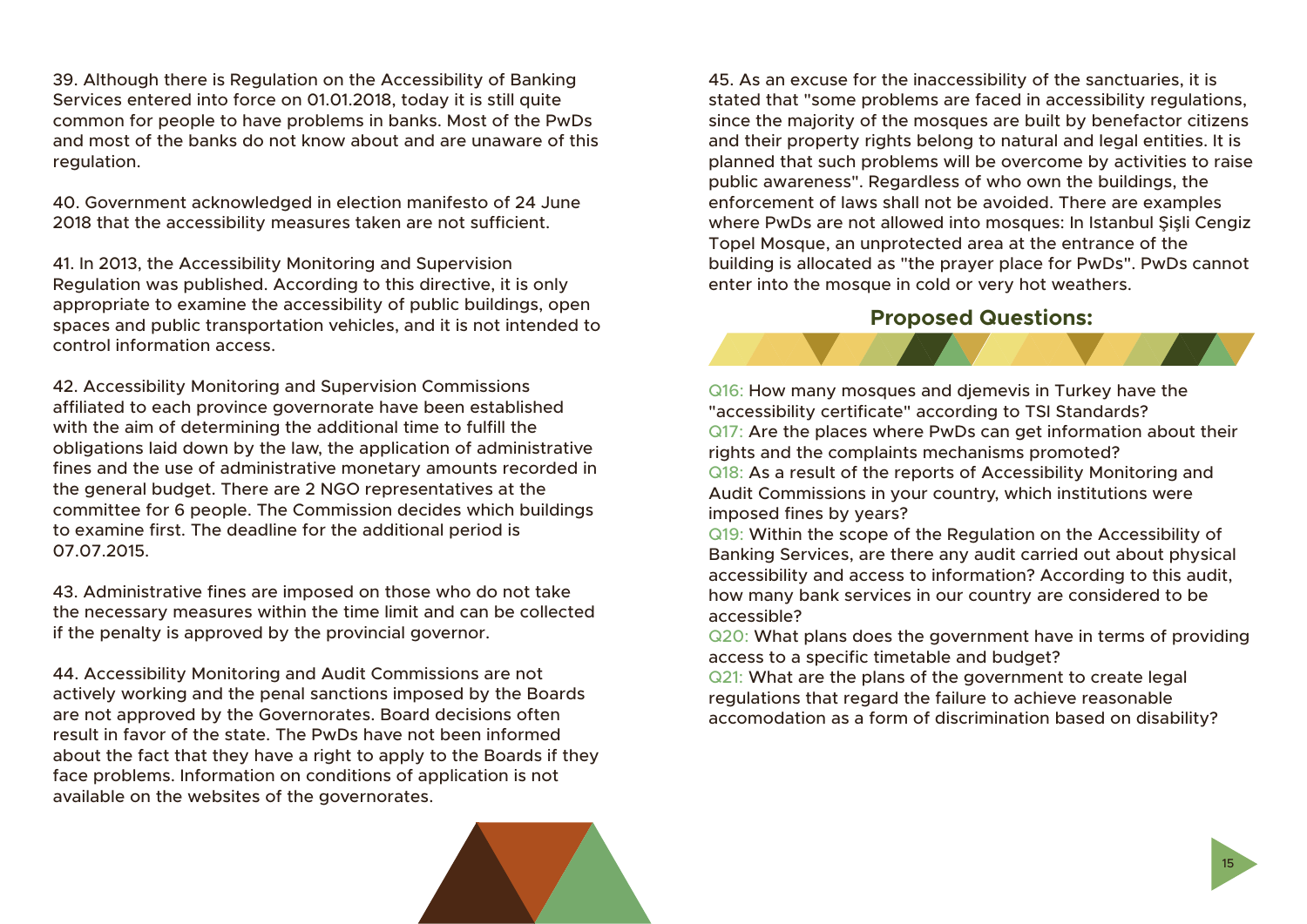### Article 11 SITUATIONS OF RISK AND HUMANITARIAN EMERGENCIES

46. In the Turkish Search and Rescue Regulation, the word disability is not mentioned at all. The legislation does not specify the basics on how to evacuate PwDs in natural disasters and in emergencies.

47. G.Ö. a 29 year old person with mental impairment, who was kept under control in a locked room died due to a fire, cause of which is unidentified, in the crisis control room in a private care center for PwDs in Konya

(www.haberler.com/engelli-bakim-merkezinde-yangin-1-kisi-oldu-2 1-8424083-haberi/)". As it can be seen this example, lack of knowledge and skills in the training of officials regarding evacuation of PwDs risk the life of them. Particularly there is no information targeting the families directly provided for the ones in bed with wearable ventilators about what to do during a natural disaster.

48. Regulations on Emergency Situations in Workplaces includes the statement that; "If there are old, PwDs, pregnant or nursery in the workplace, measures are taken to accompany the children during evacuation". Yet, there is no clarity on what measures are proposed and which actually implemented. There is no plan for who will be escorted to disabled people during evacuation, what kind of training will be provided by accompanying persons, and in particular how and by what means wheelchair users will be evacuated. There is also no provision for accessible roads in the fire.

49. Hearing impaired people do not have the possibility to hear the ringing or announcement in an emergency. For this reason, it has to be a light warning system for emergency warning.

50. But; The Regulation on the Protection of Buildings from Fire is about the use of a light warning device for hearing impaired people. "It is not compulsory to use a light warning device in areas where hearing impaired persons are unlikely to be present".

#### **Proposed Questions:**



Q22: According to the Regulations on Fire Protection of Buildings; the prospect of not having hearing impairments in the building Q23: What provisions are included in the Occupational Health and Safety legislation for ensuring PwDs to work in a healthy and safe environment?

Q24: What are the government's plans for emergency measures for disabilities to take place in the legislation?

### Article 12 EQUALITY BEFORE THE LAW

51. Sterilization and abortion without seeking the consent of the individual is prohibited by the Penal Code. A 25-year-old mentally retarded woman passed the tube ligation at the first birth (in a private hospital in Ankara) with the permission of her and her spouse only with the permission of her mother. This is a case reported to NGOs. There is no data on the number of such cases in the health system.

52. There are legal limitations in the marriage of mentally and mentally disabled people in our country. Contrary to Article 23 of the Convention, in the Turkish Civil Code; there is a provision that prevents marriage, regardless of the free will of those who want to marry, to get married. In Article 133 of the Civil Code, "Mental illnesses cannot be married unless they are understood by the official health board report that they have no medical problems in their marriage". According to this; mental and mental disabilities that want to get married can get married if the doctor of psychiatry consents.

17 53.In the case that the vehicle received by being exempted from the special consumption tax belongs to the mentally or psychologically disabled individual; it is requested to appoint a guardian of the disabled individual in the purchase and sale of vehicles. For this reason, it is also prevented that the individual who has been elected as a guardian is allowed to use the elections.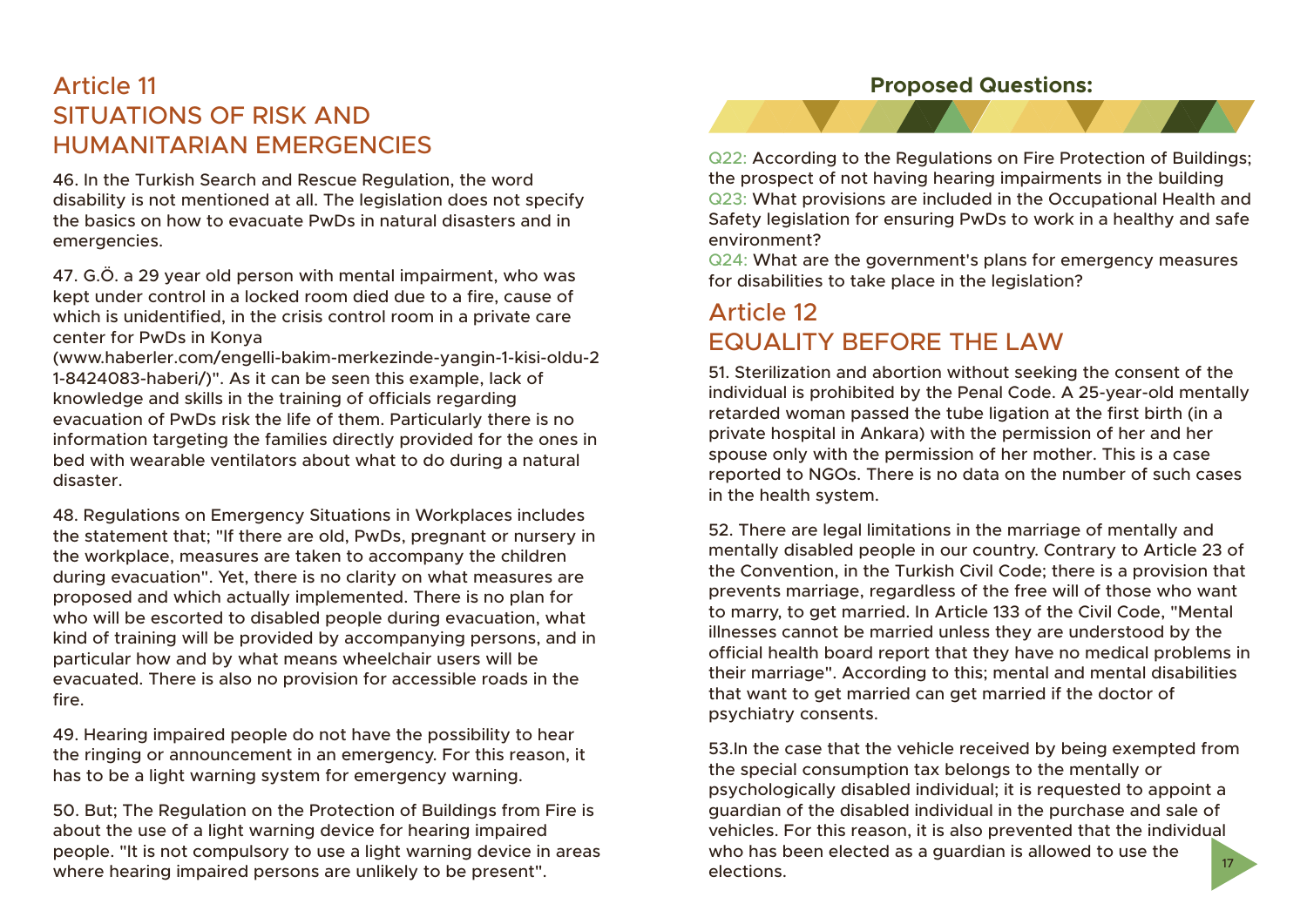54. PwDs, who are assigned a guardian legally, cannot vote in the elections.

#### **Proposed Questions:**



Q25: What is the number of forced abortion women in the private and public hospitals with the number of disabled men and women who are sterilized by court decisions without their permission? What measures do you intend to take in this direction to reach a healthy diet?

Q26: Including cases where a violation of Article 12 has been approved by another person; what sort of precautions should be taken to prevent the enactment, approval and enforcement of forced abortion and forced sterilization?

Q27: Having regard to Article 23 of the Convention; do you think to make arrangements in the Civil Code for the regulation of the right of disabled people to marry with their own will and consent and to establish a family?

### Article 13 ACCESS TO JUSTICE

#### 55. The Disabled People in Prisons

(https://hapisteengelli.wordpress.com/) was established within the scope of the Special Needs Amnesty Project launched by the Civil Society Association (CISST) in November 2012. CISST conducted a research for disadvantaged individuals between November 2012 and November 2013. According to the report of the research;

a) Statistical data on the disability of the Ministry of Justice mainly covers orthopedic, vision, hearing, speech and mental disabilities. Schizophrenia, bipolar disorder, such as mental disabilities, cardiovascular diseases, organ failure, cancer, metabolic disorders, such as people with HIV and special needs, such as disabled people do not count as disabled. CISST obtained data as a response to its application to State in July 2013, there are 115 disabled prisoners in Turkey. This number does not cover all the disabilities.

b) The application about the accessibility of the prisons was filed by the Ministry of Justice on 8 July 2013 and 4 September 2013 with the following replies: "There are 355-360 penitentiary institutions in our country. Since these institutions are not multi-storey, there is no obstacle to the living conditions of the disabled."

56. When prison visits were made with NGO representatives using prosthetic legs and using a wheelchair; It has been determined that the Ministry's response is not correct.

57. This answer is also given only considering the prisoners who use wheelchairs. Other disabilities in the prison were not considered. Whereas accessibility; embossed floor for visual impairments, sign language for hearing impaired personnel, paraplegic or medical devices for people with persistent illnesses.

58. The current law envisions the suspension of the penalties for "patients who can not be treated in prison" and those who "will not survive on their own in prison conditions". This requires that the "prisoner is a definite danger for life" and "not dangerous for the safety of the community" and this is not the court but the prosecution decides.

59. "Prison conditions" are not defined in the decisions of the Forensic Medicine Institute.

60. Many people with severe illness or disability are still in prison if they can not take care of themselves. The care of these people is done by other prisoners who volunteer to help them, by relatives who are permitted to enter, or by prisoners who have paid for their care. These people should be looked after by trained professionals.

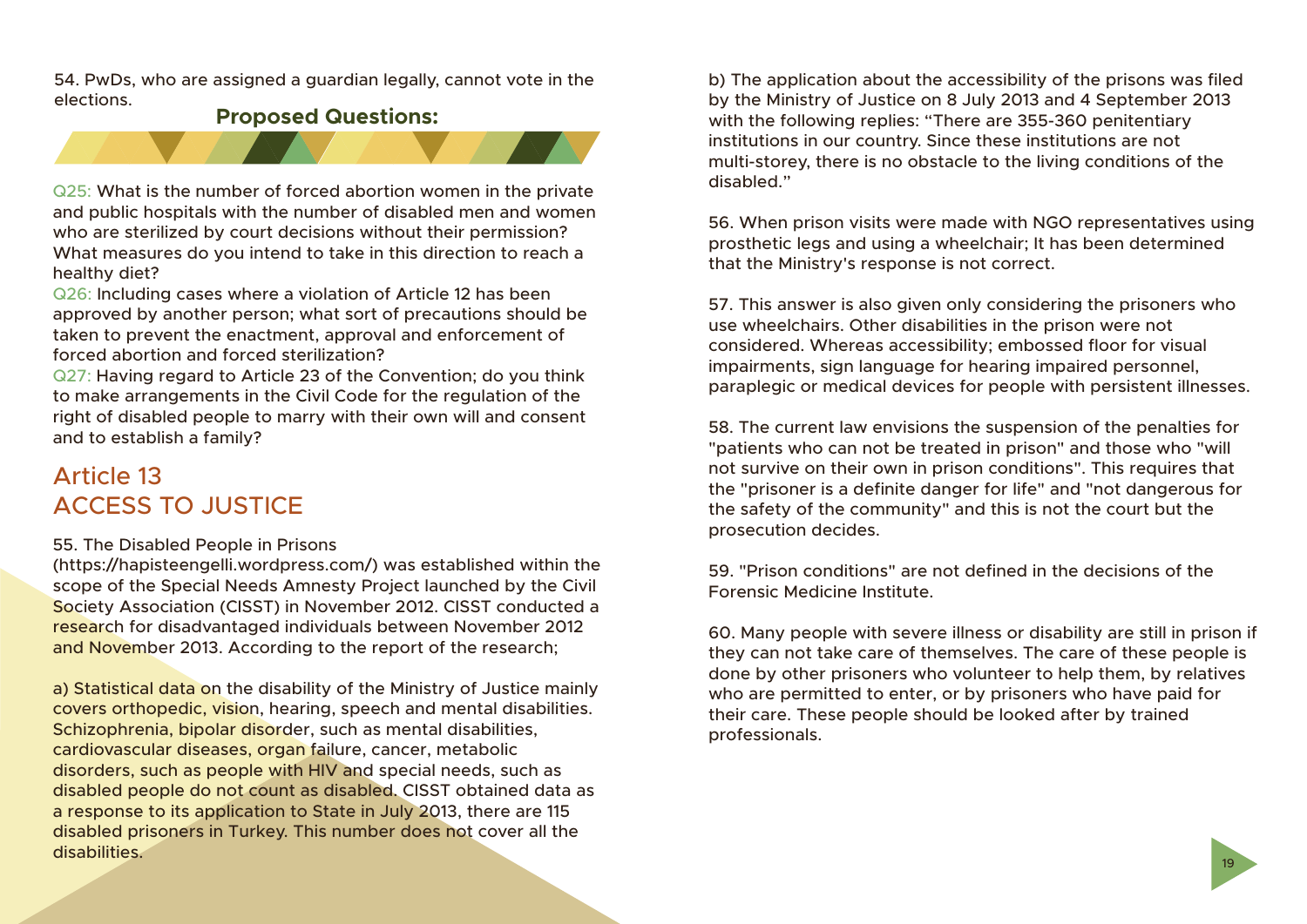61. The magnetic gates and retinal scanning in the prison entrances are a problem for both disabled prisoners and disabled people.

62. Visually impaired people do not enter the retina scan, but if they are physically invisible, they need to prove that they are visually impaired.

#### **Proposed Questions:**



Q28: How many disabled and chronic patients are in prisons? Q29: What are your plans for the postponement of sentences of prisoners who cannot take care of themselves in prison or who can not be treated in prison?

Q30: What are your plans to ensure accessibility of all the buildings of the justice system in your country?

### Article 16 FREEDOM FROM EXPLOITATION, VIOLENCE AND ABUSE

63. There are significant problems regarding the accessibility of Violence Prevention and Monitoring Centers (ŞÖNİM). Individuals, who are wheelchair users or who have children with disabilities, who applied to SÖNİM, are referred to the institutional care if the physical structure is not accessible. In this case, the confidentiality of the ID information of women with disabilities cannot be protected.

64. The awareness of PwDs and their relatives are not raised against physical-sexual assaults, abuse and ill-treatment, and they do not know how to protect themselves and mechanisms for accessing to justice.

65. Media discloses PwDs' ID information or their place of residence, age and disability status. Dismissals and non-suit are occurred due to good conduct abatement, being released by the court pending a trial, "woman did not shout and ask help".

66. PwDs are exposed to domestic violence will only be possible by a close follow up.

67. There is no effective mechanism for the monitoring of cases of neglect, abuse and violence, especially of PwDs under institutional care.

68. Children with disabilities are the victims of violence in both public space and private space. Gender stereotypes, less or no social support, lack of solidarity, less or no knowledge about PwDs are among the reasons of violence.

#### **Proposed Questions:**



Q31: Because of the inaccessibility of the ŞÖNİM building, how many women have been referred to centers where institutional care are provided? What precautions are taken for the confidentiality of ID and security of women who are referred to care centers?

Q32: Is Women's Shelter, number of which is mentioned in the Country Report as "one"; which is restructured in accordance with accessibility principles and is providing service under the name of the Privatized Women's Shelter made widespread in all cities? How many are these shelters?

Q33: Is the independent audit mechanism mentioned in the paragraph 122 of the country report established? What are the activities of this mechanism made so far?

### Article 19 LIVING INDEPENDENTLY AND BEING INCLUDED IN THE COMMUNITY

21 69. Living independently for PwDs is to have the freedom to control and to choose their own life and lifestyle. In order to achieve this, firstly, it is necessary to provide decentralization, accessible environment and individual assistant services. It is seen in the Country Report that "the right to live independently and be included in the community" is not understood in accordance with the spirit of the Convention; independent living policy supports the institutional or family care for the PwDs.

![](_page_12_Picture_20.jpeg)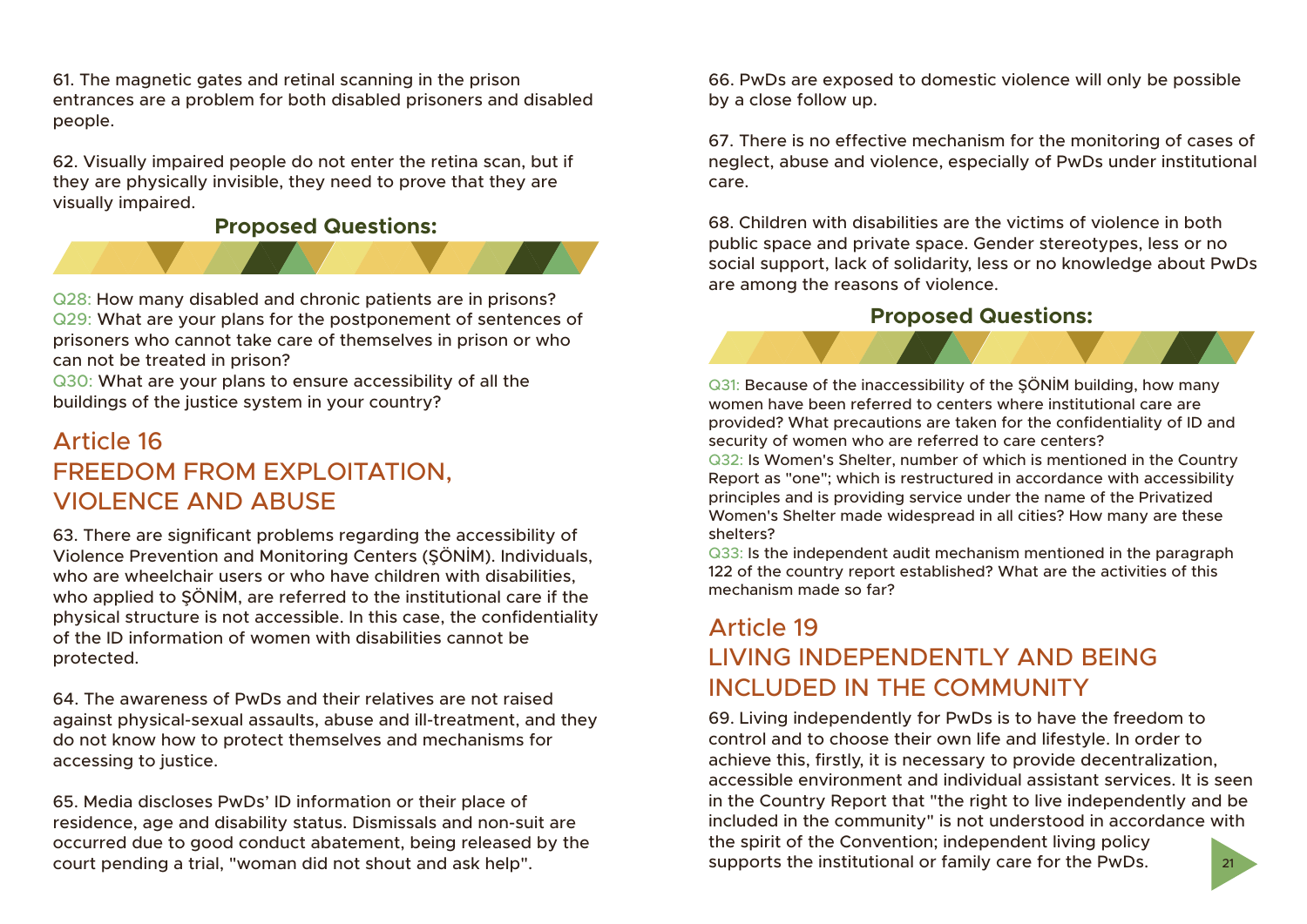Those who can benefit from institutional or family care are those considered with "severe disability report". Persons who can leave the home without a care giver or who can self-care cannot benefit from this support. There is no work in the direction of the development of the Personal Assistance services, which are one of the most important tools to support the independence of disabled people.

70. The legislation in our country, in accordance with Article 19; all the disability has the right to live in society as having equal choices with others. However, in the Country Report, it is often referred to as home or institutional care.

71. Politics has not been provided to the disabled to access their personal, spatial and social support they need for independent living. In addition, there are limitations in providing the hearing aid, wheelchair, orthosis, prosthesis. These equipments are quite expensive in our country and the State gives very little benefit. There is no obligation for disabled people to be provided with support from local authorities in order to make their dwellings accessible. Presence of prejudices in society; support services for the disabled are seen as "expensive and unnecessary".

72. For those who are 18 years of age but are not employed, there are certain criteria for the attachment of a disabled wage under the name of "social assistance" under Law No. 2022. The disabled individual is not considered an independent individual for this social assistance.

73. If the income per capita is less than one-third of the minimum wage (\$ 75 for 2018), the disabled individual's salary will be connected.

74. It is learned from the inhabitants or workers of nursing homes where PEG-Percutaneous Endoscopic Gastrostomy practice is provided to children especially to those who have difficulty in being fed orally such as children with CP, the children with "severe" intellectual disability are provided with sedative drugs to control the aggression of those children staying in the nursing homes.

However, it is almost impossible in our country to conduct an investigation in care homes in that regard, because these institutions are seen as "institutions inaccessible to the others" in case NGOs request an investigation.

75. Mothers who cannot find a solution to look after their children with disabilities are often becoming away from work life because they undertake the burden of care.

76. PwDs also have difficulties in accessing sexual health services. Even experts working on this field have prejudices that PwDs do not have a sexual life. There are no mechanisms to enable persons with physical impairments to undergo a medical examination independently; brochures and leaflets printed and distributed in subjects such as sexuality, sexual health, reproductive health are not accessible for people with visual impairments; the privacy of the persons with hearing impairments is not ensured due to lack of experts knowing sign language.

77. Desexualization of PwDs is one of the obstacles in front of an inclusive sexuality training. This makes them more vulnerable against sexual violence because they have difficulty in reporting such cases to the authorities. It is very difficult to stop this violence because the perpetrators of domestic violence and sexual violence they suffer are the caregivers of them.

78. Persons with intellectual impairments cannot understand or report the sexual violence they faced.

79. When PwDs want to have children, they are discriminated against by health officials and cannot access to the reliable information and support they need. It is even suggested for some PwDs to undergo an operation forcibly to stop the reproductive functions.

23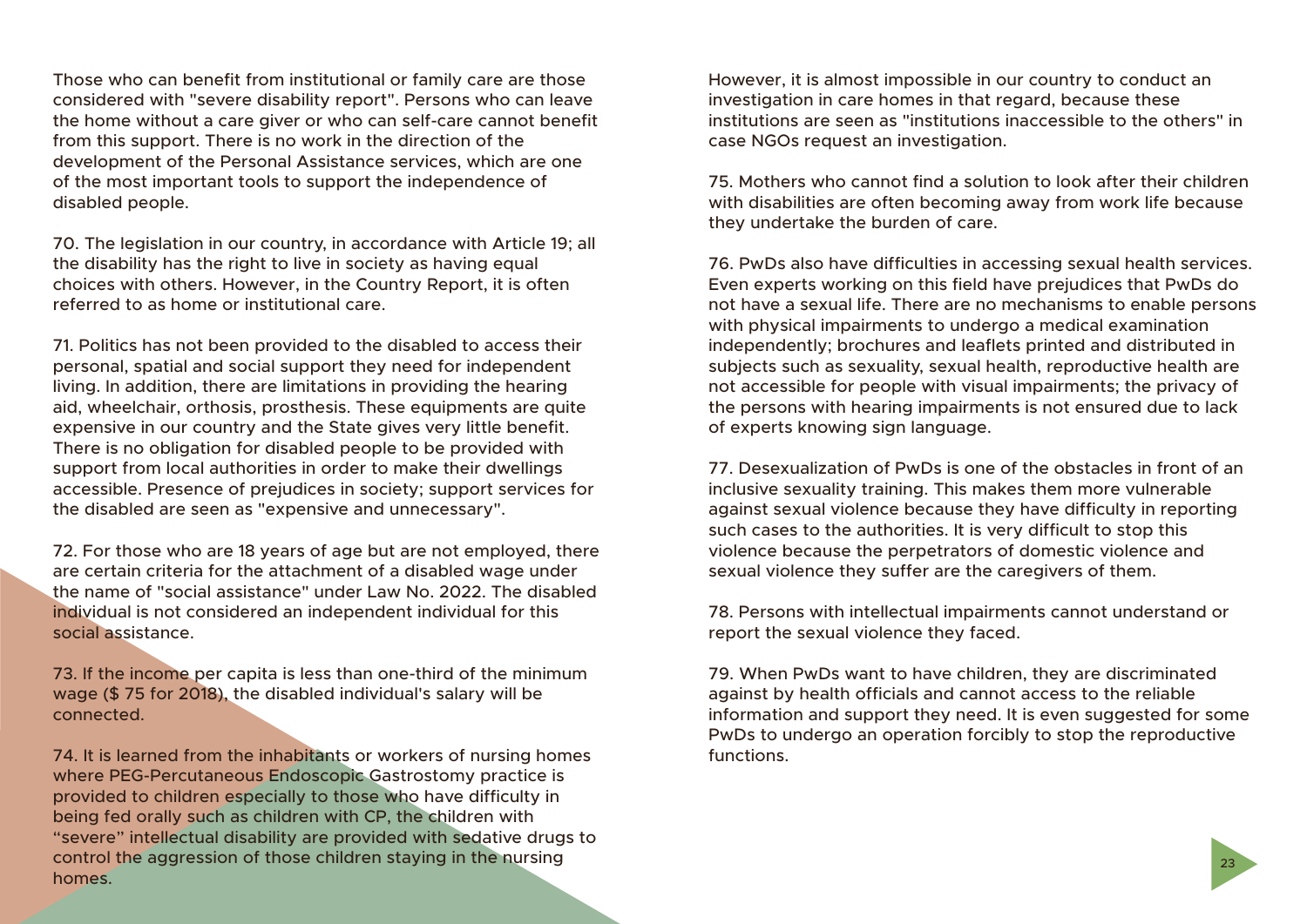#### **Proposed Questions:**

![](_page_14_Picture_1.jpeg)

Q34: By accepting the disabled individual as an independent individual in accordance with Article 19 of the Convention; do you think that you can make an arrangement where only the income of the disabled is paid without considering the social benefits of the family income?

Q35: Do you have a plan as the state for supporting the purchase of personal assistantship services by taking into account the individual needs of PwDs regardless of whether they benefit from care services? What is your state policy in this regard?

Q36: Do you have a plan to support people with disabilities who are not relatives or vassals but who want to live in their own home to receive services from caregivers recruited by the State, taking into account their individual needs?

Q37: When will you add a course module under the name of "independent living skills" in inclusive education institutions where PwDs can access to education?

Q38: How many PwDs staying in the institutional care are undergone a Percutaneous Endoscopic Gastrostomy practice? Q39: Are you planning to make arrangements for supporting wheelchair, hearing aid, orthosis, prosthesis, etc., which will support independent living, with the aid of the state budget, taking into account individual needs?

### Article 20 PERSONAL MOBILITY

80. The Country Report on personal mobility and transportation mentions the discounts provided for PwDs in inner and inter-city public transportation. However, no details are available on the accessibility of vehicles of transport, boarding and landing stops, stations and airports. There are voice announcement systems that indicate the stops in buses in Istanbul and Ankara, but these are not available in other cities.

It is observed that even the present announcements can not be operated properly due to human error and insufficiency of physical conditions. There are no Braille maps for the use of blinds at the metro stations. The guide lines at the airports are structured to take the person to the information desk only.

### Article 21 FREEDOM OF EXPRESSION AND OPINION, AND ACCESS TO INFORMATION

81. In Country Report, translation and promotion of the Web Content Accessibility Guidelines (WCAG) criteria are mentioned, but there is no legislation on the enforcement and monitoring of these criteria. Although there are regulations and guidelines regulating physical accessibility, there is no comprehensive study regulating accessibility of information, webpages, and applications. Although the Information and Communication Technologies Authority (BTK) has provided some rules with its accessibility studies, only GSM operators have implemented them.

82. It is observed that the disability is shown on the TV series as a pitiful situation and dependency. There is still no improvement on TV broadcasts in order for those can be accessible by persons with hearing impairments (a broadcast with subtitle, sign language interpreter support) or be accessible for persons with visual impairments (a broadcast with audio support).

![](_page_14_Picture_13.jpeg)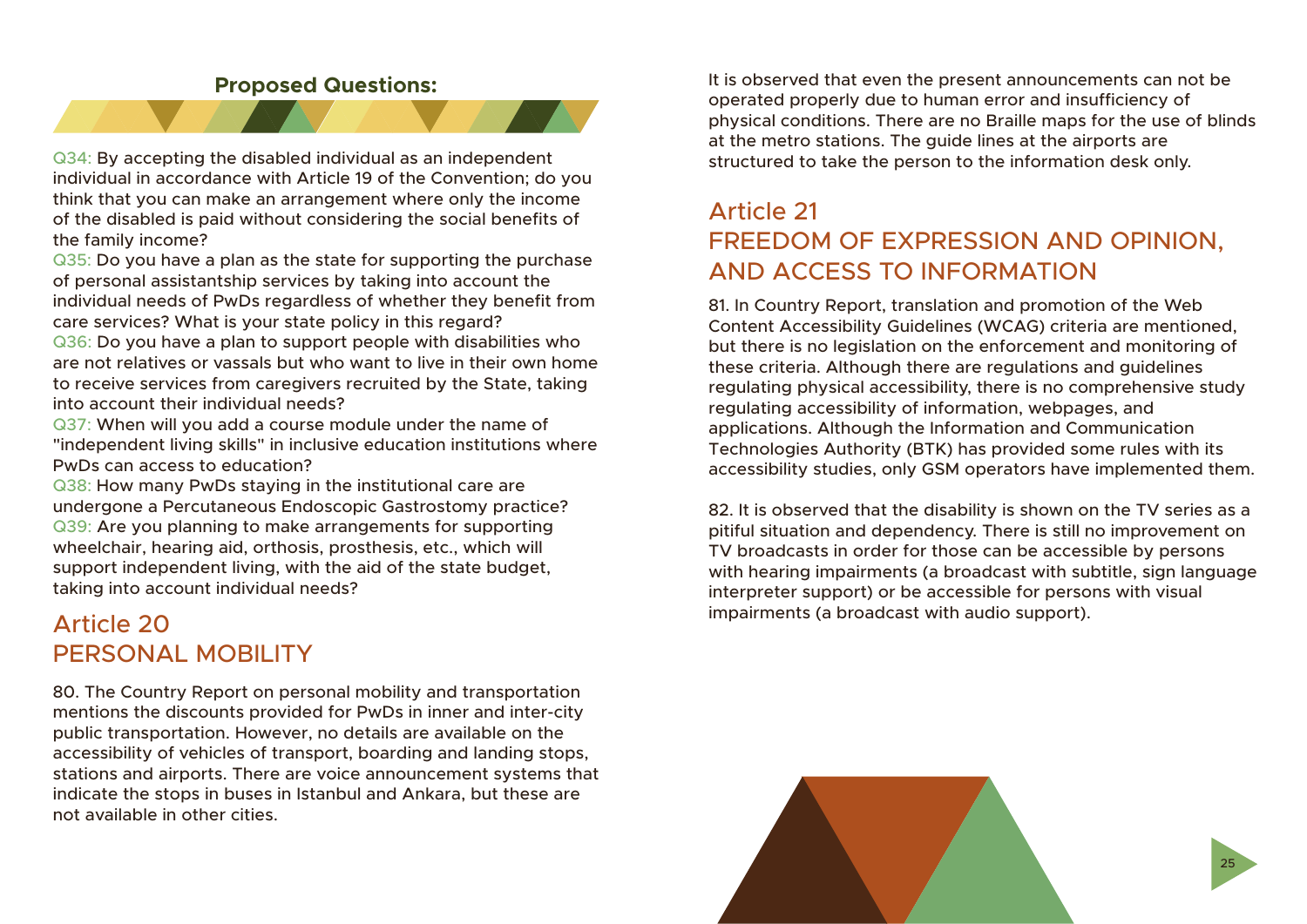![](_page_15_Picture_0.jpeg)

#### **Proposed Questions:**

![](_page_15_Picture_2.jpeg)

Q40: How many TV channels in our country are accessible for persons with visual impairment and persons with hearing impairment?

Q41: To provide access to information in all public and private institutions; Do you intend to initiate an action plan for recruiting sign language interpreters, taking information access measures with the Braille alphabet and supervising them?

### Article 23 RESPECT FOR HOME AND THE FAMILY

83. Applications for the adopting by PwDs are also denied (Article 13 of the Adoption Directive).

84. There is also discrimination in the provision of the Foster Family Legislation; a report is requested to prove that the applicant does not have any physical impairment, mental illness, ongoing sickness and infectious disease at a level that may harm the child.

#### **Proposed Questions:**

Q42: Which institution/unit is providing counseling services for parents with disabilities? How many parents with disabilities have received counseling by years?

Q43: Which special units provide counseling services for women with disabilities before and after childbirth, in which subjects are they provided with training / counseling, and how many women with disabilities are benefiting from this service by years?

Q44: Is the foster-parents and adoption laws considered to be amended in accordance with the Convention, which restricts the rights of persons with disabilities?

Q45: In which institutions and by which professional staff are the Family Counseling services, which are mentioned in the country report, provided to PwDs?

### Article 24 EDUCATION

85. There are legal regulations in accordance with Article 24. However, in practice it appears that the Convention is frequently violated. As the conditions of accessibility in education are not provided, the dismissal rates of disabled people are high. Although the right to life-long education for the disabled is protected by the Constitution, there are no policies to ensure that they remain in compulsory education.

86. According to UNESCO's 2017 Global Education Monitoring Report; 18-24 years, indicating that the barriers between young people in Turkey over 60 percent early departure from school. This is the highest rate among 25 European countries.

87. There is no data recording system in our country that shows the educational attainment (age, gender, disability status) of disabled individuals.

88. For an inclusive education physical access to schools and access to information should be provided. Textbooks distributed free of charge to schools are not given in pdf format to blind students.

89. Located in the Convention; contrary to the statements regarding participation in equality of opportunity and general education in education; are sent to the NGOs where decisions are taken against the child. Among these decisions; the child's decision to coalesce is terminated and directed only to the schools that provide education for the disabled, the number of days and hours of education is reduced, the child is left in the classroom in the face of insisting that the child remain in the school

27 90. Instead of making arrangements for children with disabilities, school administrations must make a decision to the Guidance Center to ensure that children arrive at school on certain days and hours. Unfortunately, complaints about discrimination are not taken into account.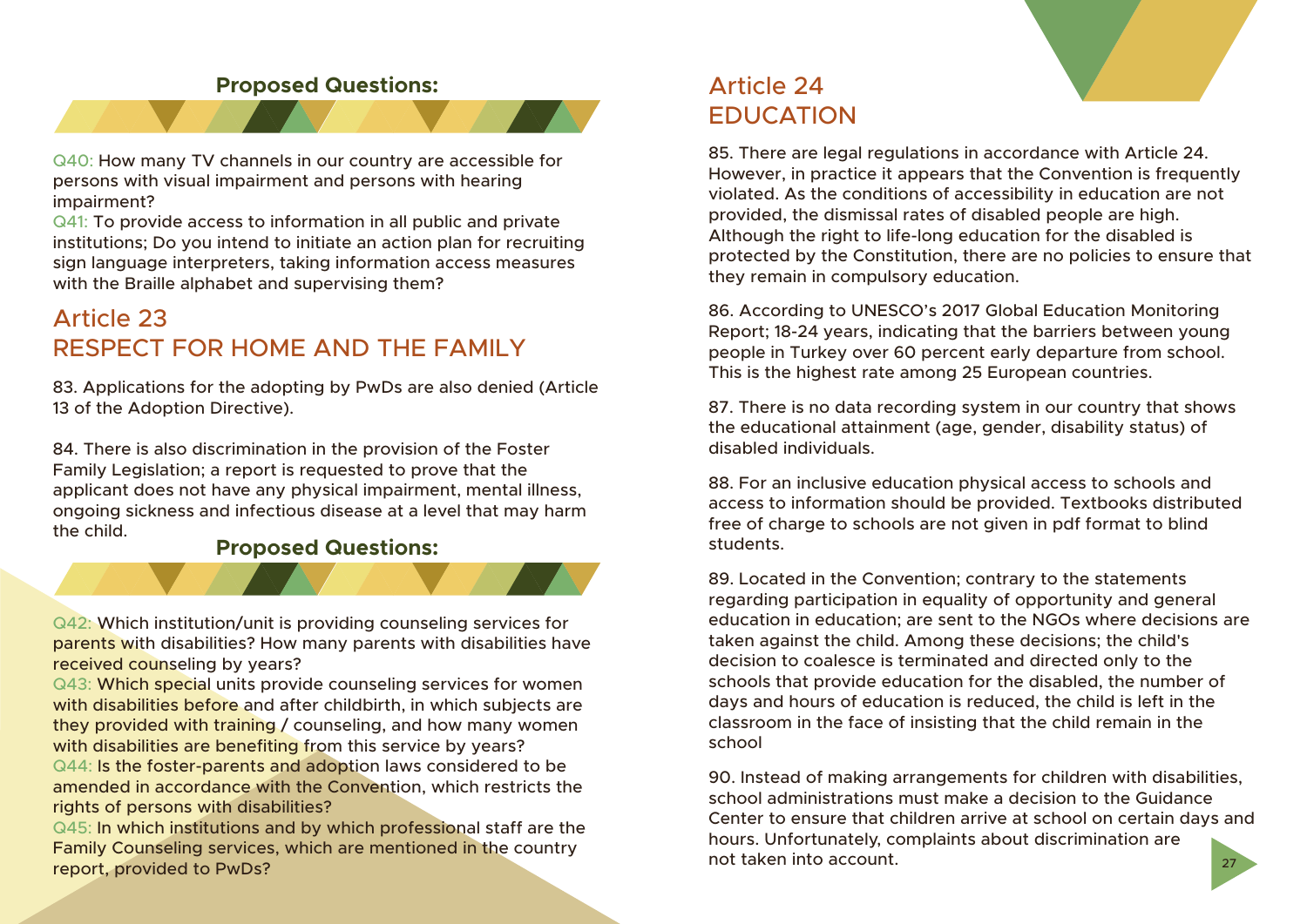91. There is no legal regulation on participation in general education for children with severe disabilities (bed dependent). These children are enrolled in schools but their records are shown as "passive enrollment".

92. Children with disabilities; when it is not requested by school management in school records, as a solution; the child is directed to the schools providing education for the disabled. This is because administrators do not have knowledge of the Convention.

93. There are no health personnel and school social services experts who will provide continuous service to schools.

94. In the application made to KDK by a university student, who has severe hearing impairment, on the fact that no special precautions were provided during the entire education and therefore the graduation was delayed, it is observed that the institutions arbitrarily make the renewal of the health report by PwDs obligatory, that the institutions avoid the responsibility of them and that they are not aware of the provisions of CRPD, reasonable accommodation in particular. It has been seen that the student has not been able to benefit from CRPD's Article 24.

#### **Proposed Questions:**

Q46: Do you think that necessary studies should be done in order to make exams made by Student Selection and Placement Center (OSYM) in computer system with sign language according to obstacle situation?

Q47: What measures do you take to ensure that children who are bed-dependent or use respiratory devices are included in general education?

Q48: Regarding the physical and wisdom access of all schools including universities; what is the last date you set for taking all the measures?

Q49: What kind of work do you do to have tablets distributed to schools arranged in a way that can be used by sight, hearing and mentally handicapped children?

Q50:What measures do you intend to take in order to eliminate the lack of capacity, political will and technical knowledge in the implementation of the right to be an internally educated person?

### Article 25 HEALTH

95. The laws in Turkey prohibit disability based discrimination in health care. A study conducted by the Presidency of Administration for Disabled People (2010) showed that more than 50% of persons with disabilities are often discriminated while receiving health care.

96. The state has efforts to ensure the accessibility for persons with disabilities, but there are still deficiencies about the accessibility of health institutions (physical access, access to communication and information); medical examination tables and equipment are not suitable for PwDs. For example, medical examination tables and mammography devices in maternity clinics are not particularly accessible for women with physical impairments.

97. Public health programs are not planned by considering PwDs. There are no reproductive and sexual health programs for PwDs.

98. There is no state policy in multidisciplinary clinics on the areas where services should be provided. Ex: In cases such as Spina Bifida, cerebral palsy, multiple sclerosis etc., it is necessary for patients to receive lifetime health care. However, in each region of the country, there are no specialist units in the treatment of these diseases in each hospital. These services often are not at affordable prices.

![](_page_16_Picture_15.jpeg)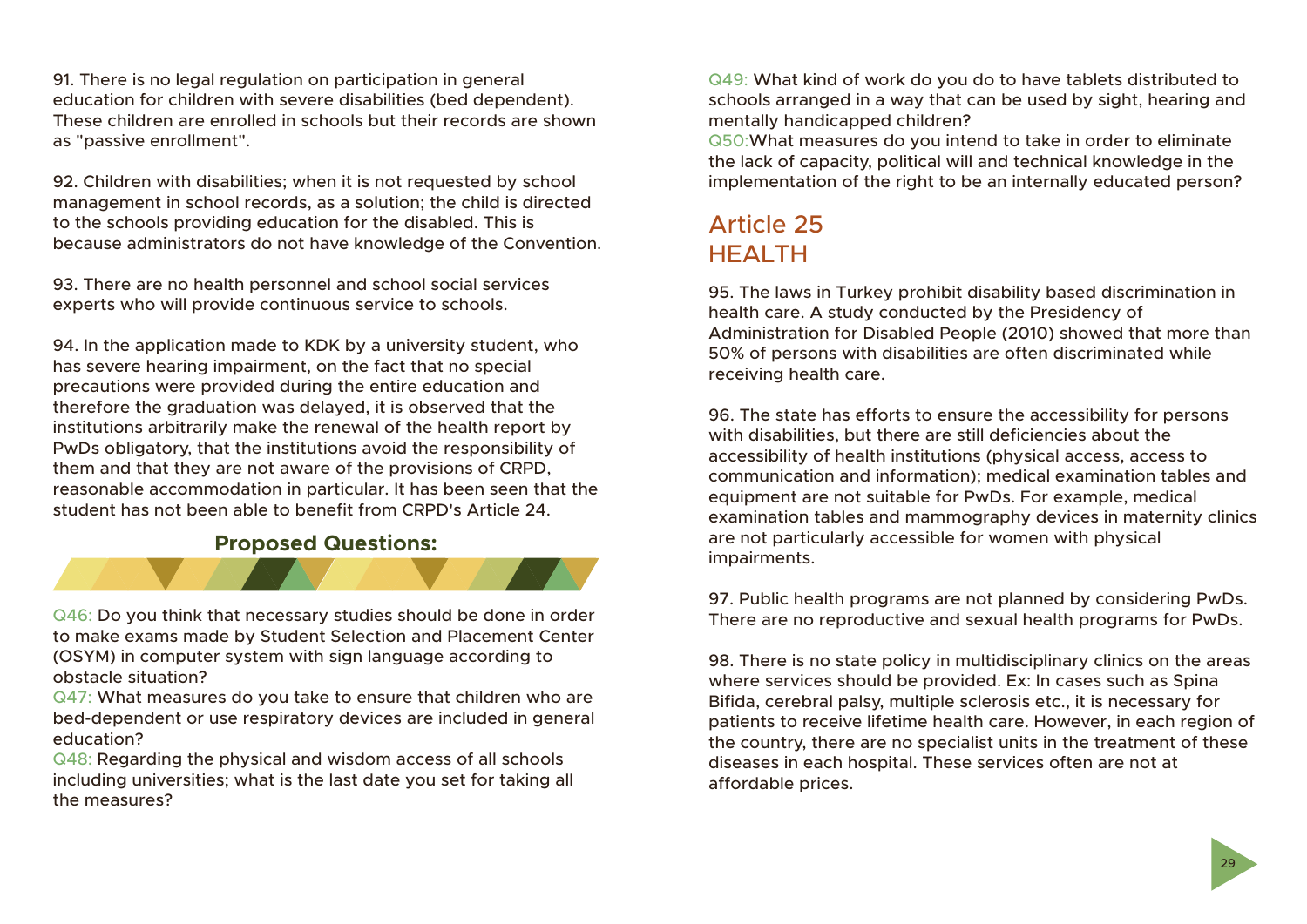99. In the majority of cases of disability due to a rare illness, the treatment costs are not covered by the state. For example, individuals with Walf-Hirschhorn syndrome cannot get any subsidy although they are in need of physiotherapy. Children without motor development due to premature birth also cannot get the subsidy.

100. Children, who have to stay at home by being connected to the respiratory equipment (like Spinal Muscular Atrophy patients), do not have the right to get physiotherapy at home.

101. There is discrimination among the individuals, who are provided with physiotherapy, medical equipment, orthesis, prosthesis support, which are covered by social security. For example, for a dental implant, 700 liras (+-108 dollars) are provided to the MPs, however, PwDs can only get 90 liras (13 dollars) if only special conditions are met (like absence of teeth due to illness).

102. From those who use a wheelchair, the ones, who can use their hands or who not who do not suffer any cardiac disease, COPD or other illnesses, cannot get a subsidy from SGK. For example, persons with spinal cord paralysis cannot get a subsidy for obtaining a motorized wheelchair, if they can use their hands.

103. The physiotherapy services needed by persons with disabilities were terminated in 2016 for those aged 16. The age limit has been removed by the efforts of NGOs. However, disabled people over the age of 16 can take only the first 30 sessions of physiotherapy services they need from private centers and they have to take the remaining 30 +30 sessions from the service providers of the Ministry of Health.

104. With early detection of impairment, early support provision, special training and physiotherapy should be provided as of early stages. Providing early rehabilitation services for infants is vital even if there is no diagnosis yet. A policy in our country for infants at risk has not been developed.

105. In Turkey, the persons who have a right priorly to comment on the special training, home schooling, obtaining driving license, disability allowence, tax relief and purchase of medical supplies by PwDs, are doctors. This is a sign that the State still insists on applying the medical model, although it claims that it has shifted from social model and human rights perspective in disability. This is an important problem and creates the basis for many of the problems faced by PwDs.

#### **Proposed Questions:**

![](_page_17_Picture_8.jpeg)

Q51: When will the "Regulation on the Special Needs Report for Children and Teenagers" pending since 2013 enter into force? Q52: Is it planned to make arrangements for individuals diagnosed with rare diseases-who need to receive physiotherapy and are not covered by SGK?

Q53: Is there a study on the purchase of special tools for the use of obstacles, such as examination table, obstetrical examination table, mammography device?

Q54: Do you have a service plan for disabled people who need special health care services, including multidisciplinary clinics? Q55: What kind of activities do you plan to do to improve the health of people with disabilities and to benefit from public health programs?

### Article 27 WORK AND EMPLOYMENT

106. In accordance with Article 27 of the Convention; there is no active and sustainable policy to provide employment for the disabled, and what is available is insufficient. A few numbers of positive steps taken in the employment of PwDs have been realized by the persistent initiatives of the relevant NGOs.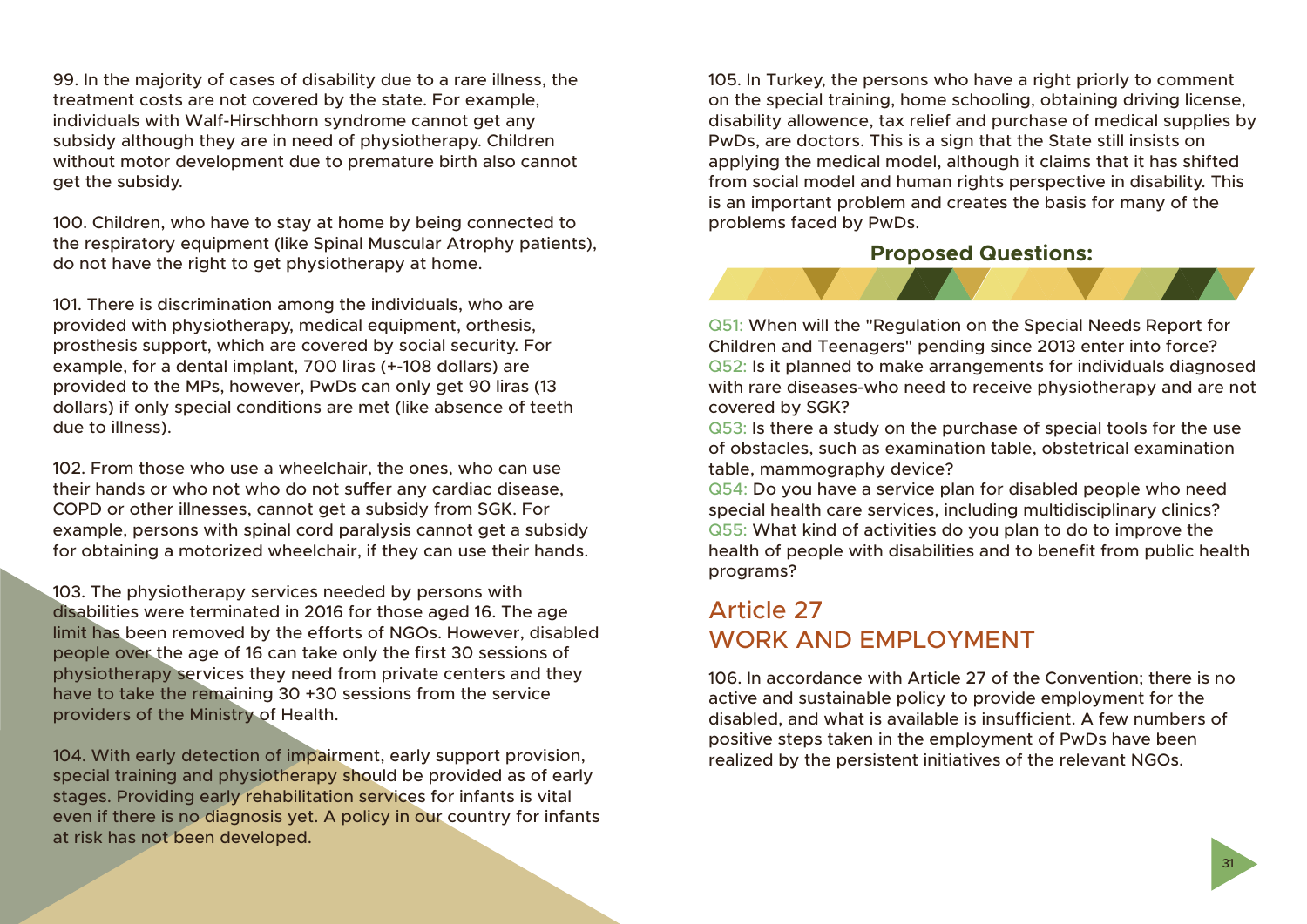107. Since 2012, Disability Public Personnel Selection Examination (EKPSS) and lottery method has been applied in order to choose the disabled people to be employed in the public. Physical, visual and hearing impairments are challenged due to technical problems in these exams; they are entering the same test as those with disabilities due to chronic illness. This creates inequality.

108. Career development opportunities for disabled people are being narrowed by eliminating the profession-acquiring disability and expert staffing in the EKPSS.

109. Since many lawyers and engineers are not assigned to their positions; do not have a chance to make their profession.

110. In the Regulation on Protected Workplaces, it is requested to open protected work places for mentally disabled individuals defined as hard-to-hire individuals. This is contrary to Article 27. Expanding protected workplaces; barriers will be prevented from being present in an open, inclusive and accessible workplace.

111. A large part of the persons with visual impairments, who are able to work, are employed as telephone operators in the operator units located at the basement floors of the institutions, regardless of the education they receive, of their professional skills and of the titles. The main reasons for this are prejudices on that persons with visual impairments cannot do a job properly and the cost of the technological infrastructure that enables this group to do their jobs properly is high.

112. According to the Labor Law; a penalty of \$408 is imposed for every disabled worker who is not employed and for each month he/she is not employed, even if he / she has the obligation to employ disabled workers. However, there is no penalty given to public institutions that do not employ disabled people.

113. There is no specific regulation on the right of PwDs to change their duty stations between institutions. Therefore, the institutions should take into account the excuses of PwDs they employed, such as excuses about disability, medical follow-up and treatment.

In an application made to KDK (Ombudsman) in this respect, it is observed that Ministry of Health did not take special measures for the best interest of the employee in line with Article 10 of the Constitution. So the Ministry of Health did not take into account Article 50 of the Constitution either.

114. The State institutions are obliged to ensure that PwDs access to services equally. It is observed that a candidate, who cannot use their hands, of Public Personnel Selection Examination for PwDs wrote a petition to OSYM to request an extra time by saying that solving the questions will take longer by using the marker, but OSYM sent a written answer in response to this petition dated on 12/02/2016 and said that "there is no extra time will be allocated for the disabled candidates benefiting from the markers". This was evaluated by KDK as a violation of Article 10 of the Constitution.

115. Decree Law on the Arrangement of Personnel Regime of State Owned Enterprises No. 399 of 1990 (KCC) clearly shows that Articles 12 and 27 of the Convention are clearly violated. This violation also indicates that there is no obligation to hire disabled people in the State Economic Enterprises. The KCC says that people with disabilities will not be hired and that the contracts of those who become disabled after entering the job will be terminated.

#### **Proposed Questions:**

Q56: In line with the number of PwDs who were not employed, the employers who do not conform to the 3% quota in the private sector, are imposed fines monthly. Is there such a sanction imposed as well in public sector?

Q57: Is there a system in which PwDs, who were employed in the public sector and became civil servants, but who receive salaries without going to work because the institution does not provide accessibility measures, is monitored and audited?

Q58: How many PwDs are there serving as governors and district governors? Are there any women among them?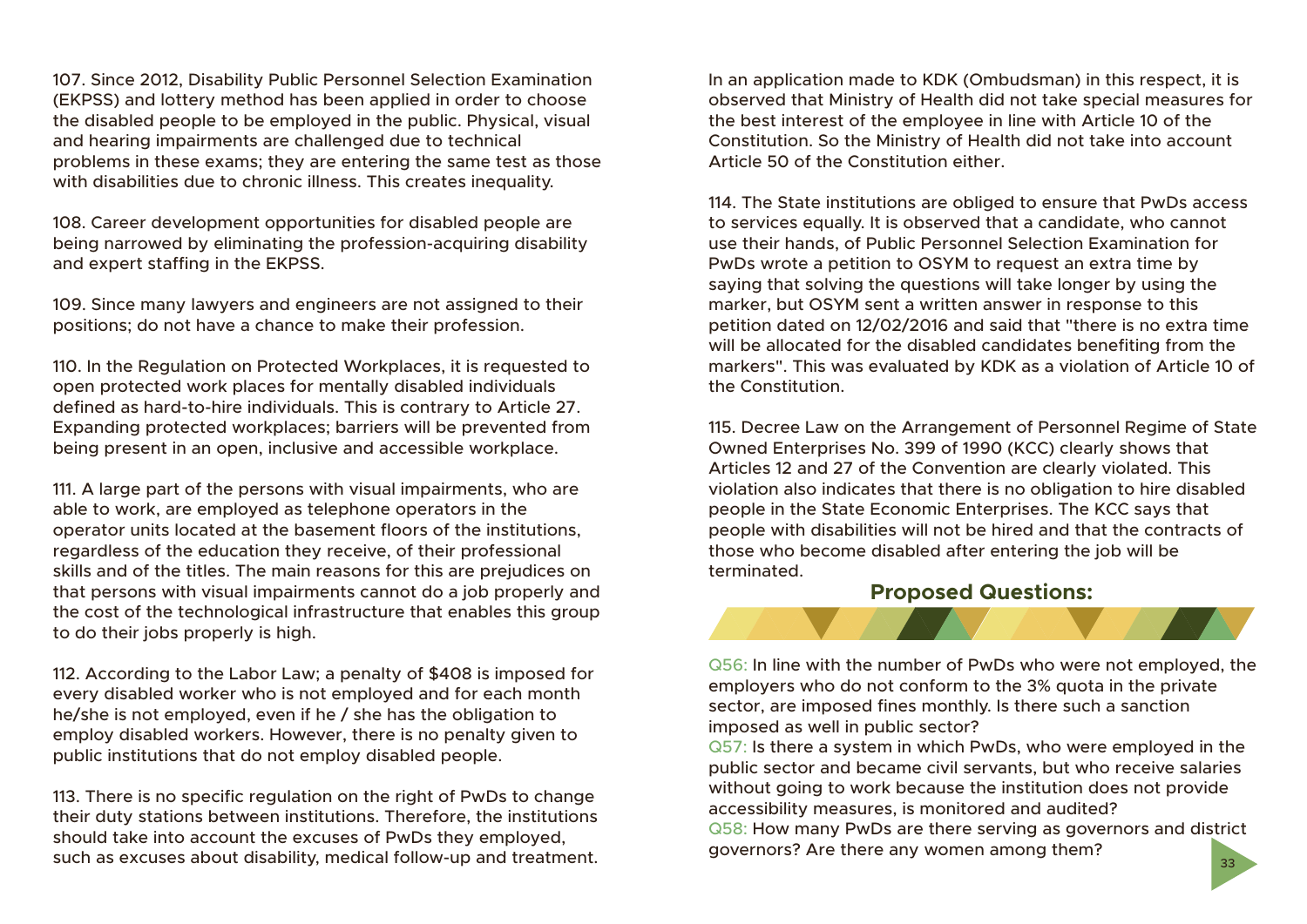Q59: What kind of plans do you have for increasing the participation of women with disabilities in the workforce? Q60: What measures do you plan to take in order for disabled people to be employed in the appropriate jobs for their training and profession?

Q61: Do you consider removing the discriminatory provisions that explicitly restrict the employment of disability in your legislation, in accordance with Articles 12 and 27 of CRPD, and to ensure the employment of disability?

### Article 28 ADEQUATE STANDARD OF LIVING AND SOCIAL PROTECTION

116. There is no official statistics about the poverty rate for PwDs. However, the statistics on "Old-Age and Disability Salary", which is provided to the elderly people aged 65 and over having no social security and to the PwDs being unable to work since they are not assigned a job by Turkish Employment Agency and to their dependents, will give an idea about the poverty status of PwDs in Turkey.

117. According to data of General Directorate of Social Assistance, the number of persons benefiting from Old-Age and Disability Salary Allowancein 2002 was 1.008.846 persons and was 1.333.001 persons in 2017.

118. Assuming that 6.6% of the population is from at least one impairment category as it was in 2011, the number of PwDs by 2017 is approximately 5,300,000. According to this, the poverty rate for the PwDs is approximately 25%. In other words, of PwDs, each 4 of them can be considered as poor people.

119. The allowancepaid for these persons varies between 50 and 80dolardepending on the levels of disability. This amount is below the hunger and poverty line in our country.

120. As a result, although the state is providing various supports to PwDs, even these supports cannot prevent them from living below the poverty line.

121. Although PwDs turn 18, in defining the Disability Salary, the incomes of their family members and dependents are also taken into account. In other words, many PwDs who cannot participate in labor force and are poor are not able to benefit from social benefits because the income level of their families are taken into account. This is a major barrier to independent living for PwDs.

#### **Proposed Questions:**

![](_page_19_Picture_10.jpeg)

Q62: Are there any disaggregated data on the poverty status of PwDs? If not, what are you going to do to collect the data? Q63: What kind of measures do you plan to take to prevent poverty among PwDs?

Q64: What is the reason for calculating the family income rather than the individual income, for assigning salary for PwDs? Do you think to amend this?

Q65: What policies are you following to prevent poverty and to provide the PwDs with a share from sustainable development and to ensure a disability perspective in all sectors that conduct these studies?

### Article 29 PARTICIPATION IN PUBLIC AND POLITICAL LIFE

122. While Article 67 of the Constitution guarantees secret ballot for all, Article 93 of the Election Law stipulates that "those who are blind, paralyzed and not able to use their hands may vote with the help of another voter of the same poll". In other words, the law makers think that with Article 93, they have taken the necessary accessibility measures for the right to vote of PwDs and that this is sufficient. However, this article imposes a solution to the PwDs that violates individual autonomy and privacy.

123. Political parties only provide discounts in the amount of being candidate for nomination or free admission in applications of PwDs who are participating in the elections.

35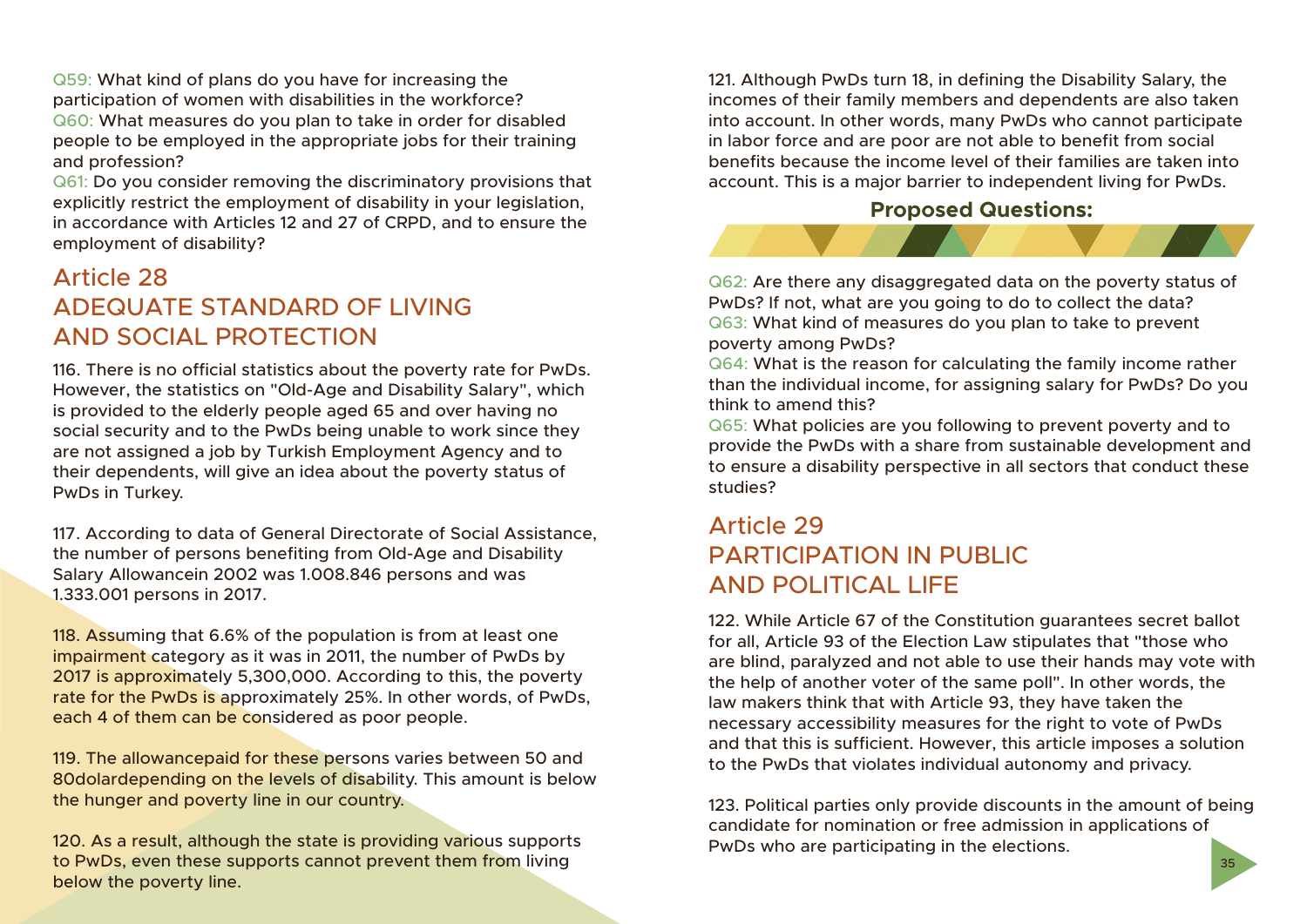124. The "template" prepared by NGOs, which will enable persons with visual impairments to vote independently, is not currently implemented by the Supreme Electoral Council. It has been used with the efforts of NGOs in the last elections, but these templates have not been delivered to each persons with visual impairments.

125. No measures have been taken to provide secret and safe voting rights for all visually impaired persons who can and do not use Braille. Severe physical disabilities are unable to vote because they can not reach the ballot box because of lack of accessibility measures at the election sites. In the last elections, mobile crate implementation was made only for bedridden patients.

126. There are no MPs with disabilities coming from disabilities movement.

127. Only about 30 of the city council members around 20 thousand are obstacles.

#### **Proposed Questions:**

Q66:What measures are being taken to ensure that barriers are represented in municipal councils?

Q67: Will you develop a method for blind citizens to vote independently and secretly? Do you work on multiple voting options, including template, for blind and non blind visually impaired people?

### Article 31 STATICTICS AND DATA COLLECTION

128. The Research on Employment and Problems of PwDs in Public Sector was conducted by the Ministry of Family and Social Policies in 2015, but its results have not been shared with the public. It is known that the people who are employed in the public sector by EKPSS-Public Personnel Selection Examination for PwDs, are discriminated in many ways. Despite the fact that more recent policies can be developed with these research results, the Ministry shares only the number of PwDs employed in the public sector and the information on their disability status.

The fact that the PwDs working in military institutions are not included in this research is a disadvantage in terms of the inclusive scope of the research

#### **Proposed Questions:**

![](_page_20_Picture_11.jpeg)

Q68: When will the Research on Employment and Problems of PwDs in Public Sector be shared publicly?

Q69: When will the next population census be made? What is thought to be counting on to reveal what measures Turkey Disabled Profile with realistic data?

### Article 33 NATIONAL IMPLEMENTATION AND MONITORING

129. While the Presidency of Administration for Disabled People (OZIDA) was an institution doing its work independently and effectively under the Prime Ministry, it was transformed into the General Directorate of Services for Disabled People and the Elderly (EYHGM)in 2011. OZIDA had effective and participatory activities in terms of NGOs, especially like the Disability Council; EYHGM cannot continue the effective and participatory activities It should be known that the NGOs whose views were taken into account in the process of preparing the National Report are not the human rights based NGOs working in the country.

37 130. In accordance with the requirements of the CRPD ratified by our country in 2008, The Prime Ministry Circular (Circular No: 2013/8) was published on 19 July 2013 for the establishment of the Monitoring and Evaluation Board on the Rights of PwDs. In the identification of NGOs to be included in such a Board, it was stated that "the establishment of the Board will be made by the participation of sufficient number of representatives from NGOs and other institutions having activities about PwDs, determined by the Minister of Family and Social Policies". This statement cast doubts on according to which principles the Ministry will choose NGOs, whether this choice will be inclusive in terms of representation.